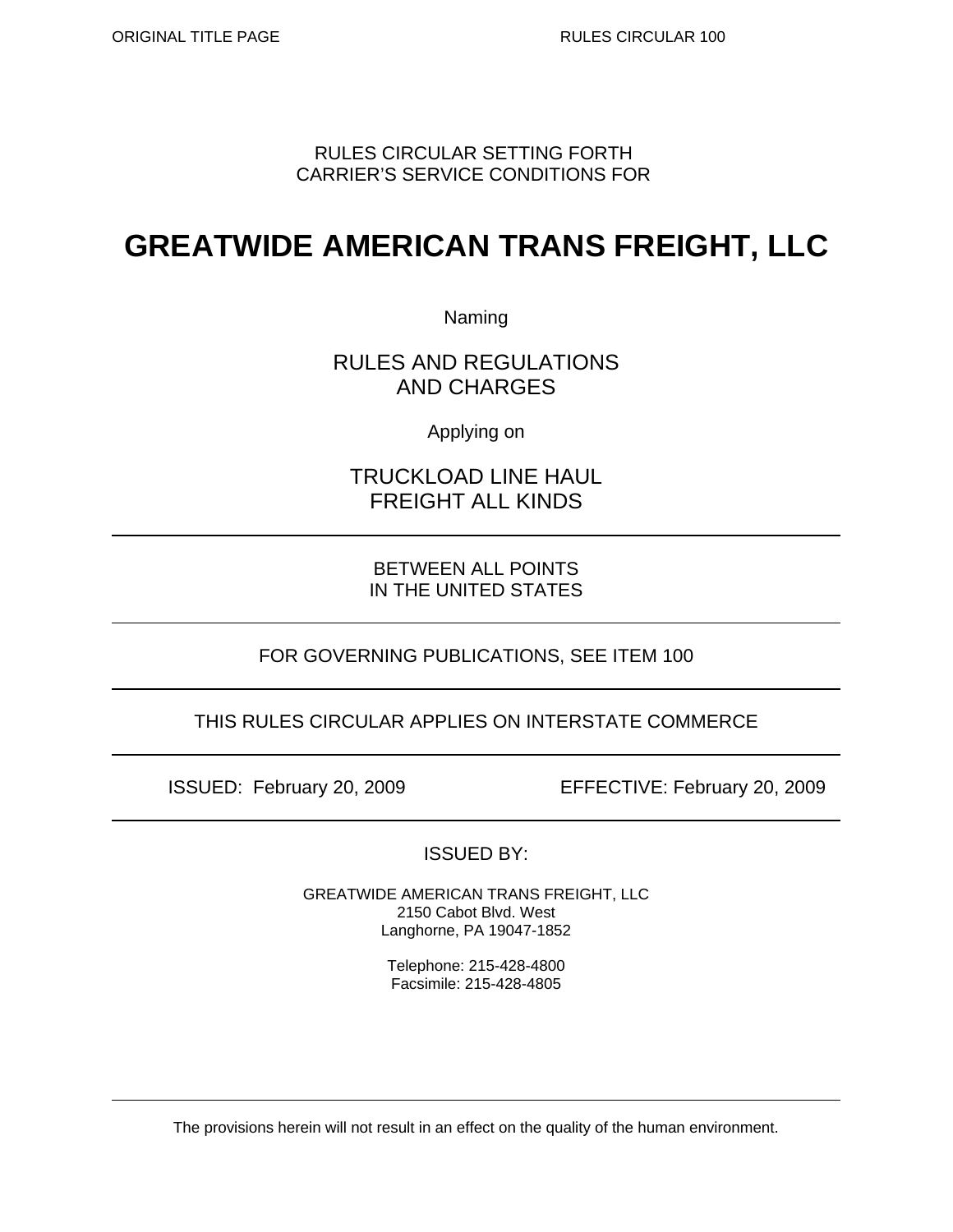# CHECK SHEET

Pages of this rules circular shown below are effective as of the date shown thereon. (\* - indicates revised pages included with this filing). This check sheet will be reviewed as pages to this rules circular are revised or added.

| Page No.                | <b>Current Status</b> |
|-------------------------|-----------------------|
| <b>TITLE</b>            | <b>ORIGINAL</b>       |
| 1                       | <b>ORIGINAL</b>       |
| $\overline{\mathbf{c}}$ | <b>ORIGINAL</b>       |
| 3                       | <b>ORIGINAL</b>       |
| $\overline{\mathbf{4}}$ | <b>ORIGINAL</b>       |
| 5                       | <b>ORIGINAL</b>       |
| $\,6$                   | <b>ORIGINAL</b>       |
| $\overline{7}$          | <b>ORIGINAL</b>       |
| 8                       | <b>ORIGINAL</b>       |
| 9                       | ORIGINAL              |
| 10                      | <b>ORIGINAL</b>       |
| 11                      | <b>ORIGINAL</b>       |
| 12                      | <b>ORIGINAL</b>       |
| 13                      | ORIGINAL              |
| 14                      | <b>ORIGINAL</b>       |
| 15                      | <b>ORIGINAL</b>       |
| 16                      | <b>ORIGINAL</b>       |
| 17                      | <b>ORIGINAL</b>       |
| 18                      | <b>ORIGINAL</b>       |
| 19                      | <b>ORIGINAL</b>       |
| 20                      | <b>ORIGINAL</b>       |
| 21                      | <b>ORIGINAL</b>       |
| 22                      | <b>ORIGINAL</b>       |
| 23                      | <b>ORIGINAL</b>       |
| 24                      | <b>ORIGINAL</b>       |
| 25                      | <b>ORIGINAL</b>       |
| 26                      | <b>ORIGINAL</b>       |
| 27                      | <b>ORIGINAL</b>       |
| 28                      | <b>ORIGINAL</b>       |
| 29                      | <b>ORIGINAL</b>       |
| 30                      | <b>ORIGINAL</b>       |
| 31                      | <b>ORIGINAL</b>       |
| 32                      | <b>ORIGINAL</b>       |
| 33                      | <b>ORIGINAL</b>       |

ISSUED: February 20, 2009 EFFECTIVE: February 20, 2009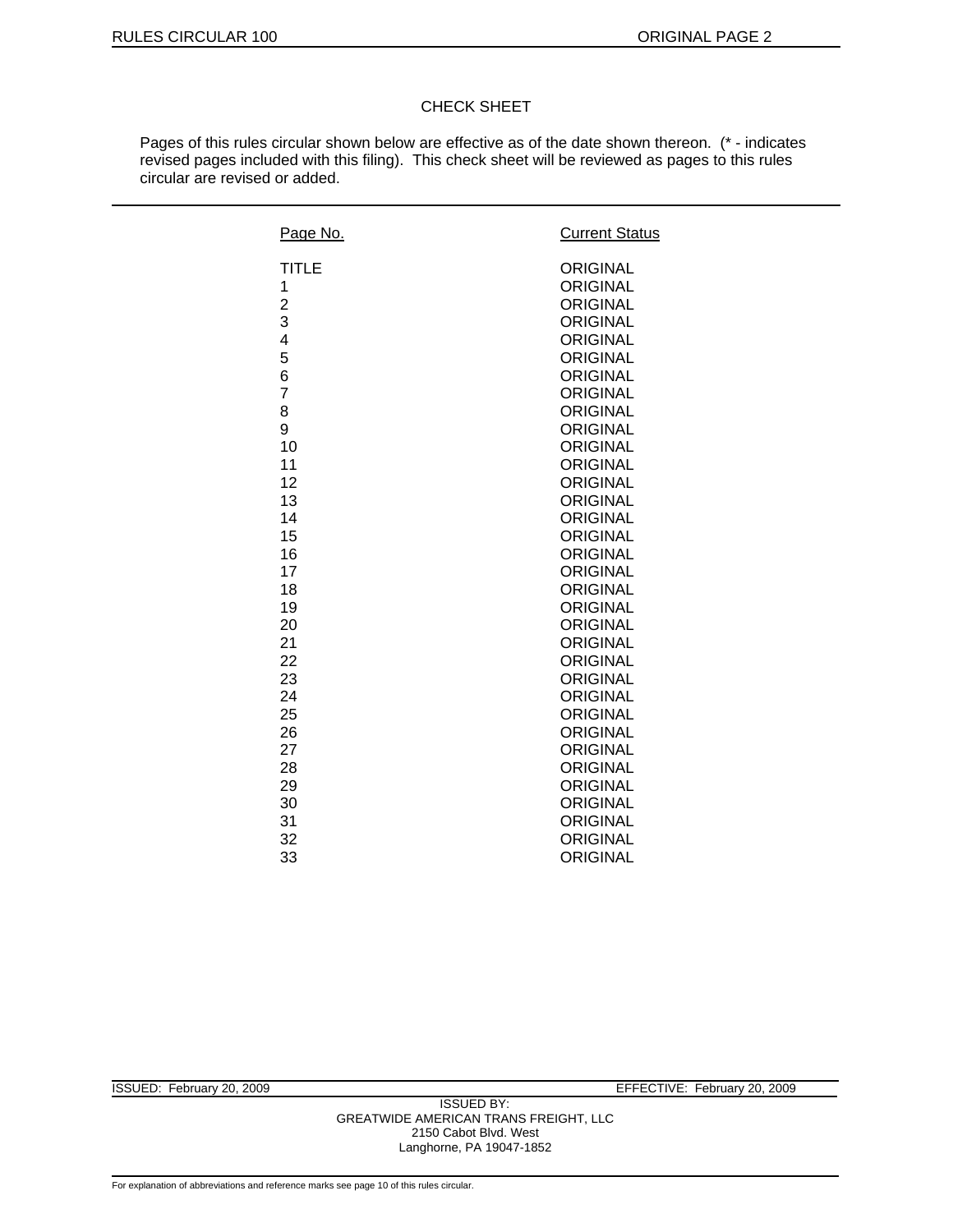# TABLE OF CONTENTS

#### Page

| Item $100$<br>Item 110<br>Item 120<br>Item $130$<br>Item 140<br>Item 150<br>Item 160<br>Item 170<br>Item 180<br>Item 190 | CANCELING ORIGINAL AND REVISED PAGES, EXCEPT THE TITLE PAGE  9 |    |
|--------------------------------------------------------------------------------------------------------------------------|----------------------------------------------------------------|----|
|                                                                                                                          |                                                                |    |
|                                                                                                                          |                                                                |    |
| Item 200                                                                                                                 |                                                                |    |
| Item 205                                                                                                                 |                                                                |    |
| Item $210$                                                                                                               |                                                                |    |
| Item 215                                                                                                                 |                                                                |    |
| Item 220                                                                                                                 | <b>MEXICAN SHIPMENTS</b>                                       |    |
| Item 225                                                                                                                 |                                                                |    |
| Item 230                                                                                                                 |                                                                |    |
| Item 235                                                                                                                 |                                                                |    |
| Item 240                                                                                                                 |                                                                |    |
| Item 245                                                                                                                 | APPOINTMENTS/PICKUP AND DELIVERY TIMES  13                     |    |
| Item 250                                                                                                                 |                                                                |    |
| Item 255                                                                                                                 |                                                                |    |
| Item 260                                                                                                                 |                                                                |    |
| Item 265                                                                                                                 |                                                                |    |
| Item $270$                                                                                                               |                                                                |    |
| Item 275                                                                                                                 |                                                                |    |
|                                                                                                                          |                                                                |    |
| Item 300                                                                                                                 |                                                                |    |
| Item 305                                                                                                                 |                                                                |    |
| Item 310                                                                                                                 |                                                                |    |
| Item 315                                                                                                                 |                                                                |    |
| Item 320                                                                                                                 |                                                                |    |
| Item 325                                                                                                                 |                                                                |    |
| Item 330                                                                                                                 |                                                                |    |
| Item $335$                                                                                                               | ADDITIONAL LICENSE. PERMIT FEES. AND INBOND PERMITS  17        |    |
| Item 340                                                                                                                 |                                                                |    |
| Item 345                                                                                                                 |                                                                |    |
| Item 350                                                                                                                 |                                                                | 19 |
| Item 355                                                                                                                 |                                                                |    |
| Item 360                                                                                                                 | SPECIAL SERVICES - EMPTY MILES AT SHIPPER'S CONVENIENCE        | 20 |
| Item 365                                                                                                                 | MISCELLANEOUS ACCESSORIAL CHARGES                              | 20 |
| Item 370                                                                                                                 |                                                                |    |
| Item 375                                                                                                                 |                                                                |    |
| Item 380                                                                                                                 | AFTER HOURS PICKUPS AND DELIVERIES BY SPECIAL REQUEST          | 24 |
| Item 385                                                                                                                 |                                                                |    |
| Item 386                                                                                                                 |                                                                |    |
| Item 387                                                                                                                 |                                                                |    |
|                                                                                                                          |                                                                |    |

ISSUED: February 20, 2009 EFFECTIVE: February 20, 2009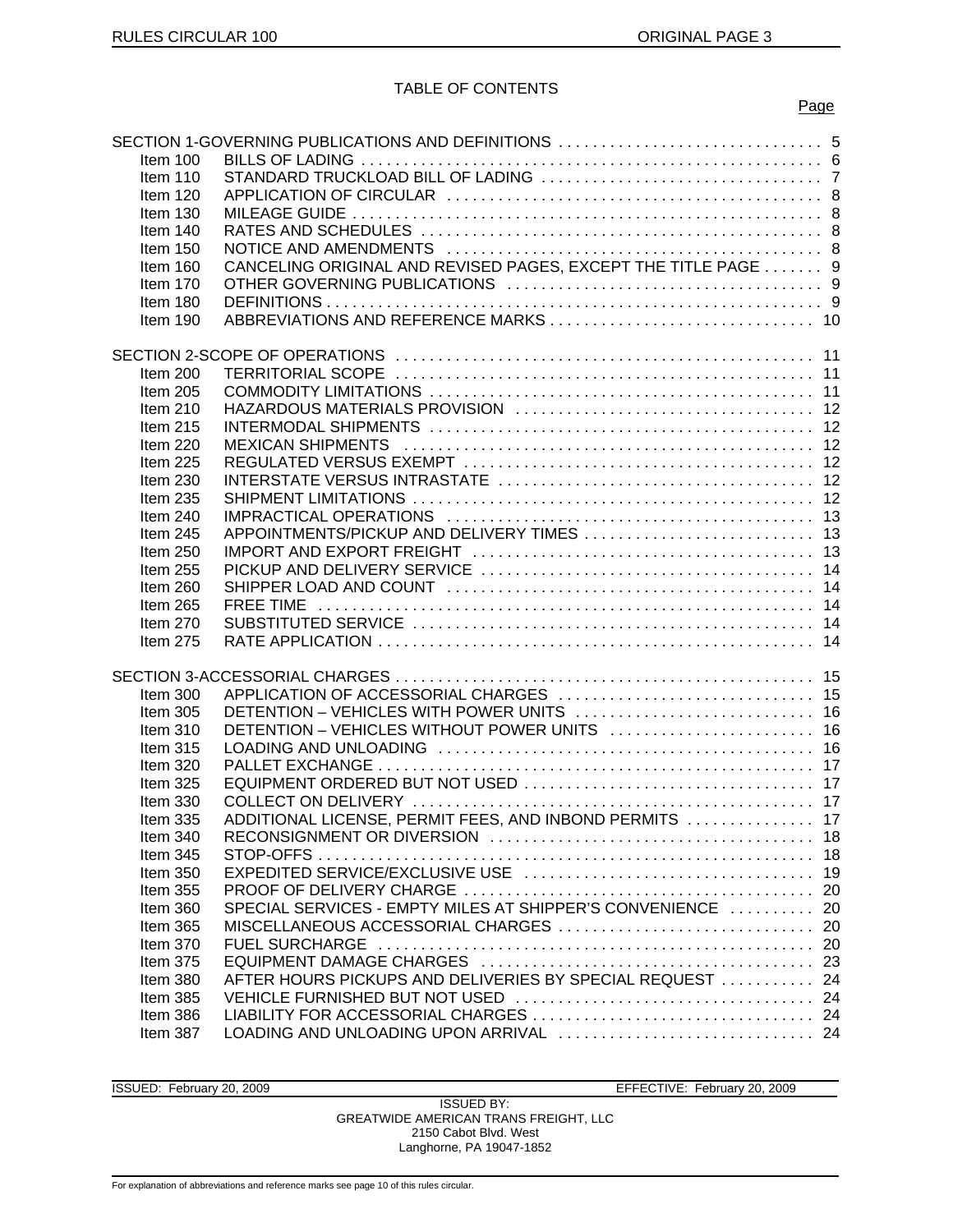|                                                                                                                                            | <b>TABLE OF CONTENTS (Continued)</b>                    | Page |
|--------------------------------------------------------------------------------------------------------------------------------------------|---------------------------------------------------------|------|
|                                                                                                                                            |                                                         |      |
|                                                                                                                                            |                                                         |      |
| Item $400$<br>Item 405<br>Item $410$<br>Item $415$<br>Item 417<br>Item 420<br>Item 425<br>Item $430$<br>Item 435<br>Item 440<br>Item $450$ | ASSUMPTION OF JOINT AND SEVERAL LIABILITY               |      |
|                                                                                                                                            |                                                         |      |
| Item 500<br>Item 510<br>Item 520<br>Item 530<br>Item 540<br>Item 550<br>Item 560<br>Item 570                                               |                                                         |      |
|                                                                                                                                            | SECTION 6-COLLECTION AND PAYMENT OF FREIGHT CHARGES  32 |      |
| Item $610$<br>Item 620<br>Item 630<br>Item 640<br>Item 650<br>Item 660<br>Item 670                                                         |                                                         |      |

ISSUED: February 20, 2009 EFFECTIVE: February 20, 2009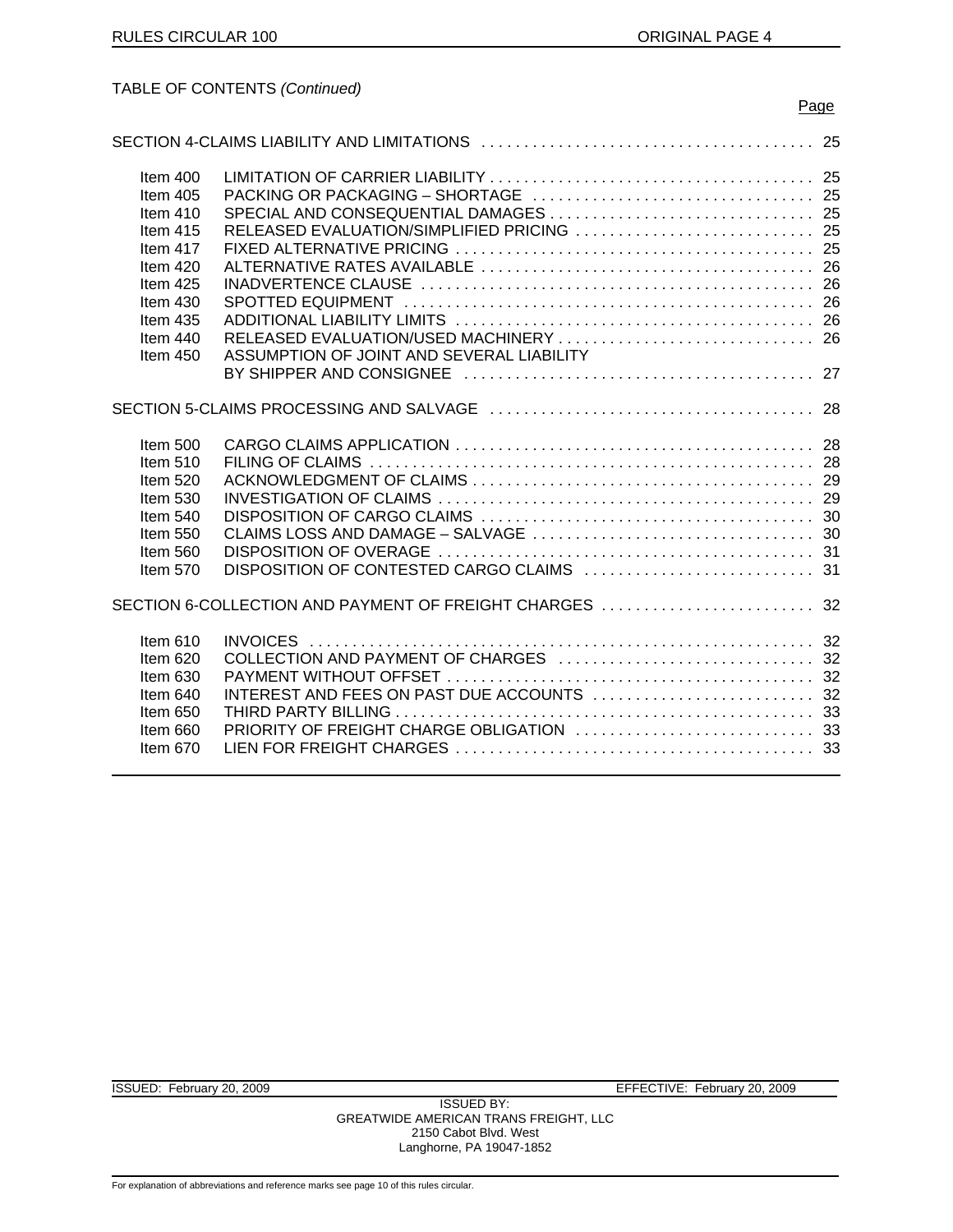# SECTION 1 GOVERNING PUBLICATIONS AND DEFINITIONS

Item 100

# BILLS OF LADING

The terms and conditions of the following bill of lading shall apply.

The terms and conditions of the Standard Truckload Bill of Lading shall apply notwithstanding the use by Shipper of any other bill of lading or shipping document. Drivers are not authorized to bind Carrier to non-conforming bills of lading and execute bills of lading with alternative terms and conditions as receipts for the shipment only.

ISSUED: February 20, 2009 EFFECTIVE: February 20, 2009

ISSUED BY: GREATWIDE AMERICAN TRANS FREIGHT, LLC 2150 Cabot Blvd. West Langhorne, PA 19047-1852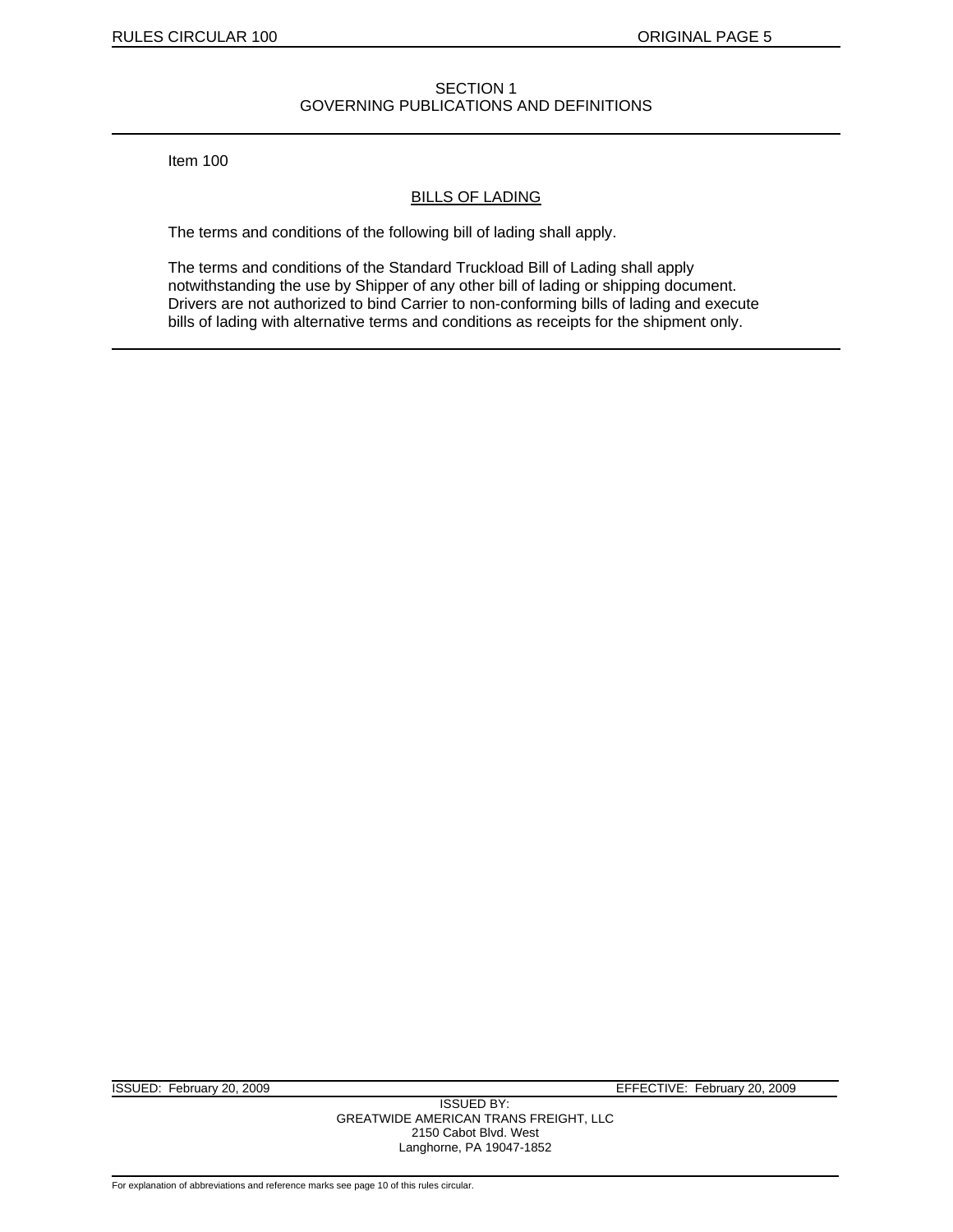| STANDARD TRUCKLOAD BILL OF LADING<br>Page $\_$<br>Date:.<br>SHIP FROM<br>Name:<br>Address:<br>City/State/Zip:<br><b>BAR CODE SPACE</b><br>FOB:<br>SID#:<br>SHIP TO<br>CARRIER NAME:<br>Location #: $\frac{1}{2}$<br>Trailer number:<br>Name:<br>Address:<br>Seal number(s):<br>City/State/Zip:<br>SCAC:<br>CID#:<br>FOB:<br>Pro number:<br>THIRD PARTY FREIGHT CHARGES BILL TO:<br><b>BAR CODE SPACE</b><br>Name:<br>Address:<br>Freight Charge Terms: (freight charges are prepaid unless marked<br>City/State/Zip:<br>otherwise)<br>$3^{\text{rd}}$ Party ___<br>SPECIAL INSTRUCTIONS:<br>Prepaid<br>Collect ______<br>Master Bill of Lading: with attached<br>underlying Bills of Lading<br>(check box)<br>CUSTOMER ORDER INFORMATION<br><b>WEIGHT</b><br>PALLET/SLIP<br>ADDITIONAL SHIPPER INFO<br><b>CUSTOMER ORDER NUMBER</b><br># PKGS<br>(CIRCLE ONE)<br>Y<br>Ν<br>Y<br>N<br>Y<br>N<br>Υ<br>N<br>Υ<br>N<br>88888888888888888888888888888<br><b>GRAND TOTAL</b><br><b>CARRIER INFORMATION</b><br><b>HANDLING UNIT</b><br><b>PACKAGE</b><br><b>COMMODITY DESCRIPTION</b><br>QTY<br><b>TYPE</b><br><b>WEIGHT</b><br>Commodities requiring special or additional care or attention in handling or stowing must be so<br>QTY<br><b>TYPE</b><br>H.M.<br>marked and packaged as to ensure safe transportation with ordinary care.<br>(X)<br>RECEIVING<br><b>STAMP SPACE</b><br>$\sim$<br>33333<br><b>ATALAN</b><br>ΤΩΤΔΙ<br>Where the rate is dependent on value, shippers are required to state specifically in writing the agreed or declared<br>COD Amount: \$<br>value of the property as follows:<br>"The agreed or declared value of the property is specifically stated by the shipper to be not exceeding<br>Fee Terms: Collect: ____ Prepaid: ___<br>$per_$<br>Customer check accentable:<br>NOTE Liability Limitation for loss or damage on this shipment may be applicable. See 49 U.S.C. § 14706(c)(1)(A) and (B).<br>RECEIVED, subject to individually determined rates or contracts that have been agreed upon in writing between<br>The carrier shall not make delivery of this shipment without payment of<br>the carrier and shipper, if applicable, otherwise to the rates, classifications and rules that have been established<br>freight and all other lawful charges.<br>by the carrier and are available to the shipper, on request, and to all applicable state and federal regulations.<br>Shipper Signature |                          | Item 110 |  |  |  |  | STANDARD TRUCKLOAD BILL OF LADING |  |  |  |
|----------------------------------------------------------------------------------------------------------------------------------------------------------------------------------------------------------------------------------------------------------------------------------------------------------------------------------------------------------------------------------------------------------------------------------------------------------------------------------------------------------------------------------------------------------------------------------------------------------------------------------------------------------------------------------------------------------------------------------------------------------------------------------------------------------------------------------------------------------------------------------------------------------------------------------------------------------------------------------------------------------------------------------------------------------------------------------------------------------------------------------------------------------------------------------------------------------------------------------------------------------------------------------------------------------------------------------------------------------------------------------------------------------------------------------------------------------------------------------------------------------------------------------------------------------------------------------------------------------------------------------------------------------------------------------------------------------------------------------------------------------------------------------------------------------------------------------------------------------------------------------------------------------------------------------------------------------------------------------------------------------------------------------------------------------------------------------------------------------------------------------------------------------------------------------------------------------------------------------------------------------------------------------------------------------------------------------------------------------------------------------------------------------------------------------------|--------------------------|----------|--|--|--|--|-----------------------------------|--|--|--|
|                                                                                                                                                                                                                                                                                                                                                                                                                                                                                                                                                                                                                                                                                                                                                                                                                                                                                                                                                                                                                                                                                                                                                                                                                                                                                                                                                                                                                                                                                                                                                                                                                                                                                                                                                                                                                                                                                                                                                                                                                                                                                                                                                                                                                                                                                                                                                                                                                                        |                          |          |  |  |  |  |                                   |  |  |  |
|                                                                                                                                                                                                                                                                                                                                                                                                                                                                                                                                                                                                                                                                                                                                                                                                                                                                                                                                                                                                                                                                                                                                                                                                                                                                                                                                                                                                                                                                                                                                                                                                                                                                                                                                                                                                                                                                                                                                                                                                                                                                                                                                                                                                                                                                                                                                                                                                                                        |                          |          |  |  |  |  |                                   |  |  |  |
|                                                                                                                                                                                                                                                                                                                                                                                                                                                                                                                                                                                                                                                                                                                                                                                                                                                                                                                                                                                                                                                                                                                                                                                                                                                                                                                                                                                                                                                                                                                                                                                                                                                                                                                                                                                                                                                                                                                                                                                                                                                                                                                                                                                                                                                                                                                                                                                                                                        |                          |          |  |  |  |  |                                   |  |  |  |
|                                                                                                                                                                                                                                                                                                                                                                                                                                                                                                                                                                                                                                                                                                                                                                                                                                                                                                                                                                                                                                                                                                                                                                                                                                                                                                                                                                                                                                                                                                                                                                                                                                                                                                                                                                                                                                                                                                                                                                                                                                                                                                                                                                                                                                                                                                                                                                                                                                        |                          |          |  |  |  |  |                                   |  |  |  |
|                                                                                                                                                                                                                                                                                                                                                                                                                                                                                                                                                                                                                                                                                                                                                                                                                                                                                                                                                                                                                                                                                                                                                                                                                                                                                                                                                                                                                                                                                                                                                                                                                                                                                                                                                                                                                                                                                                                                                                                                                                                                                                                                                                                                                                                                                                                                                                                                                                        |                          |          |  |  |  |  |                                   |  |  |  |
|                                                                                                                                                                                                                                                                                                                                                                                                                                                                                                                                                                                                                                                                                                                                                                                                                                                                                                                                                                                                                                                                                                                                                                                                                                                                                                                                                                                                                                                                                                                                                                                                                                                                                                                                                                                                                                                                                                                                                                                                                                                                                                                                                                                                                                                                                                                                                                                                                                        |                          |          |  |  |  |  |                                   |  |  |  |
|                                                                                                                                                                                                                                                                                                                                                                                                                                                                                                                                                                                                                                                                                                                                                                                                                                                                                                                                                                                                                                                                                                                                                                                                                                                                                                                                                                                                                                                                                                                                                                                                                                                                                                                                                                                                                                                                                                                                                                                                                                                                                                                                                                                                                                                                                                                                                                                                                                        |                          |          |  |  |  |  |                                   |  |  |  |
|                                                                                                                                                                                                                                                                                                                                                                                                                                                                                                                                                                                                                                                                                                                                                                                                                                                                                                                                                                                                                                                                                                                                                                                                                                                                                                                                                                                                                                                                                                                                                                                                                                                                                                                                                                                                                                                                                                                                                                                                                                                                                                                                                                                                                                                                                                                                                                                                                                        |                          |          |  |  |  |  |                                   |  |  |  |
|                                                                                                                                                                                                                                                                                                                                                                                                                                                                                                                                                                                                                                                                                                                                                                                                                                                                                                                                                                                                                                                                                                                                                                                                                                                                                                                                                                                                                                                                                                                                                                                                                                                                                                                                                                                                                                                                                                                                                                                                                                                                                                                                                                                                                                                                                                                                                                                                                                        |                          |          |  |  |  |  |                                   |  |  |  |
|                                                                                                                                                                                                                                                                                                                                                                                                                                                                                                                                                                                                                                                                                                                                                                                                                                                                                                                                                                                                                                                                                                                                                                                                                                                                                                                                                                                                                                                                                                                                                                                                                                                                                                                                                                                                                                                                                                                                                                                                                                                                                                                                                                                                                                                                                                                                                                                                                                        |                          |          |  |  |  |  |                                   |  |  |  |
|                                                                                                                                                                                                                                                                                                                                                                                                                                                                                                                                                                                                                                                                                                                                                                                                                                                                                                                                                                                                                                                                                                                                                                                                                                                                                                                                                                                                                                                                                                                                                                                                                                                                                                                                                                                                                                                                                                                                                                                                                                                                                                                                                                                                                                                                                                                                                                                                                                        |                          |          |  |  |  |  |                                   |  |  |  |
|                                                                                                                                                                                                                                                                                                                                                                                                                                                                                                                                                                                                                                                                                                                                                                                                                                                                                                                                                                                                                                                                                                                                                                                                                                                                                                                                                                                                                                                                                                                                                                                                                                                                                                                                                                                                                                                                                                                                                                                                                                                                                                                                                                                                                                                                                                                                                                                                                                        |                          |          |  |  |  |  |                                   |  |  |  |
|                                                                                                                                                                                                                                                                                                                                                                                                                                                                                                                                                                                                                                                                                                                                                                                                                                                                                                                                                                                                                                                                                                                                                                                                                                                                                                                                                                                                                                                                                                                                                                                                                                                                                                                                                                                                                                                                                                                                                                                                                                                                                                                                                                                                                                                                                                                                                                                                                                        |                          |          |  |  |  |  |                                   |  |  |  |
|                                                                                                                                                                                                                                                                                                                                                                                                                                                                                                                                                                                                                                                                                                                                                                                                                                                                                                                                                                                                                                                                                                                                                                                                                                                                                                                                                                                                                                                                                                                                                                                                                                                                                                                                                                                                                                                                                                                                                                                                                                                                                                                                                                                                                                                                                                                                                                                                                                        |                          |          |  |  |  |  |                                   |  |  |  |
|                                                                                                                                                                                                                                                                                                                                                                                                                                                                                                                                                                                                                                                                                                                                                                                                                                                                                                                                                                                                                                                                                                                                                                                                                                                                                                                                                                                                                                                                                                                                                                                                                                                                                                                                                                                                                                                                                                                                                                                                                                                                                                                                                                                                                                                                                                                                                                                                                                        |                          |          |  |  |  |  |                                   |  |  |  |
|                                                                                                                                                                                                                                                                                                                                                                                                                                                                                                                                                                                                                                                                                                                                                                                                                                                                                                                                                                                                                                                                                                                                                                                                                                                                                                                                                                                                                                                                                                                                                                                                                                                                                                                                                                                                                                                                                                                                                                                                                                                                                                                                                                                                                                                                                                                                                                                                                                        |                          |          |  |  |  |  |                                   |  |  |  |
|                                                                                                                                                                                                                                                                                                                                                                                                                                                                                                                                                                                                                                                                                                                                                                                                                                                                                                                                                                                                                                                                                                                                                                                                                                                                                                                                                                                                                                                                                                                                                                                                                                                                                                                                                                                                                                                                                                                                                                                                                                                                                                                                                                                                                                                                                                                                                                                                                                        |                          |          |  |  |  |  |                                   |  |  |  |
|                                                                                                                                                                                                                                                                                                                                                                                                                                                                                                                                                                                                                                                                                                                                                                                                                                                                                                                                                                                                                                                                                                                                                                                                                                                                                                                                                                                                                                                                                                                                                                                                                                                                                                                                                                                                                                                                                                                                                                                                                                                                                                                                                                                                                                                                                                                                                                                                                                        |                          |          |  |  |  |  |                                   |  |  |  |
|                                                                                                                                                                                                                                                                                                                                                                                                                                                                                                                                                                                                                                                                                                                                                                                                                                                                                                                                                                                                                                                                                                                                                                                                                                                                                                                                                                                                                                                                                                                                                                                                                                                                                                                                                                                                                                                                                                                                                                                                                                                                                                                                                                                                                                                                                                                                                                                                                                        |                          |          |  |  |  |  |                                   |  |  |  |
|                                                                                                                                                                                                                                                                                                                                                                                                                                                                                                                                                                                                                                                                                                                                                                                                                                                                                                                                                                                                                                                                                                                                                                                                                                                                                                                                                                                                                                                                                                                                                                                                                                                                                                                                                                                                                                                                                                                                                                                                                                                                                                                                                                                                                                                                                                                                                                                                                                        |                          |          |  |  |  |  |                                   |  |  |  |
|                                                                                                                                                                                                                                                                                                                                                                                                                                                                                                                                                                                                                                                                                                                                                                                                                                                                                                                                                                                                                                                                                                                                                                                                                                                                                                                                                                                                                                                                                                                                                                                                                                                                                                                                                                                                                                                                                                                                                                                                                                                                                                                                                                                                                                                                                                                                                                                                                                        |                          |          |  |  |  |  |                                   |  |  |  |
|                                                                                                                                                                                                                                                                                                                                                                                                                                                                                                                                                                                                                                                                                                                                                                                                                                                                                                                                                                                                                                                                                                                                                                                                                                                                                                                                                                                                                                                                                                                                                                                                                                                                                                                                                                                                                                                                                                                                                                                                                                                                                                                                                                                                                                                                                                                                                                                                                                        |                          |          |  |  |  |  |                                   |  |  |  |
|                                                                                                                                                                                                                                                                                                                                                                                                                                                                                                                                                                                                                                                                                                                                                                                                                                                                                                                                                                                                                                                                                                                                                                                                                                                                                                                                                                                                                                                                                                                                                                                                                                                                                                                                                                                                                                                                                                                                                                                                                                                                                                                                                                                                                                                                                                                                                                                                                                        |                          |          |  |  |  |  |                                   |  |  |  |
|                                                                                                                                                                                                                                                                                                                                                                                                                                                                                                                                                                                                                                                                                                                                                                                                                                                                                                                                                                                                                                                                                                                                                                                                                                                                                                                                                                                                                                                                                                                                                                                                                                                                                                                                                                                                                                                                                                                                                                                                                                                                                                                                                                                                                                                                                                                                                                                                                                        |                          |          |  |  |  |  |                                   |  |  |  |
|                                                                                                                                                                                                                                                                                                                                                                                                                                                                                                                                                                                                                                                                                                                                                                                                                                                                                                                                                                                                                                                                                                                                                                                                                                                                                                                                                                                                                                                                                                                                                                                                                                                                                                                                                                                                                                                                                                                                                                                                                                                                                                                                                                                                                                                                                                                                                                                                                                        |                          |          |  |  |  |  |                                   |  |  |  |
|                                                                                                                                                                                                                                                                                                                                                                                                                                                                                                                                                                                                                                                                                                                                                                                                                                                                                                                                                                                                                                                                                                                                                                                                                                                                                                                                                                                                                                                                                                                                                                                                                                                                                                                                                                                                                                                                                                                                                                                                                                                                                                                                                                                                                                                                                                                                                                                                                                        |                          |          |  |  |  |  |                                   |  |  |  |
|                                                                                                                                                                                                                                                                                                                                                                                                                                                                                                                                                                                                                                                                                                                                                                                                                                                                                                                                                                                                                                                                                                                                                                                                                                                                                                                                                                                                                                                                                                                                                                                                                                                                                                                                                                                                                                                                                                                                                                                                                                                                                                                                                                                                                                                                                                                                                                                                                                        |                          |          |  |  |  |  |                                   |  |  |  |
|                                                                                                                                                                                                                                                                                                                                                                                                                                                                                                                                                                                                                                                                                                                                                                                                                                                                                                                                                                                                                                                                                                                                                                                                                                                                                                                                                                                                                                                                                                                                                                                                                                                                                                                                                                                                                                                                                                                                                                                                                                                                                                                                                                                                                                                                                                                                                                                                                                        |                          |          |  |  |  |  |                                   |  |  |  |
|                                                                                                                                                                                                                                                                                                                                                                                                                                                                                                                                                                                                                                                                                                                                                                                                                                                                                                                                                                                                                                                                                                                                                                                                                                                                                                                                                                                                                                                                                                                                                                                                                                                                                                                                                                                                                                                                                                                                                                                                                                                                                                                                                                                                                                                                                                                                                                                                                                        |                          |          |  |  |  |  |                                   |  |  |  |
|                                                                                                                                                                                                                                                                                                                                                                                                                                                                                                                                                                                                                                                                                                                                                                                                                                                                                                                                                                                                                                                                                                                                                                                                                                                                                                                                                                                                                                                                                                                                                                                                                                                                                                                                                                                                                                                                                                                                                                                                                                                                                                                                                                                                                                                                                                                                                                                                                                        |                          |          |  |  |  |  |                                   |  |  |  |
|                                                                                                                                                                                                                                                                                                                                                                                                                                                                                                                                                                                                                                                                                                                                                                                                                                                                                                                                                                                                                                                                                                                                                                                                                                                                                                                                                                                                                                                                                                                                                                                                                                                                                                                                                                                                                                                                                                                                                                                                                                                                                                                                                                                                                                                                                                                                                                                                                                        |                          |          |  |  |  |  |                                   |  |  |  |
|                                                                                                                                                                                                                                                                                                                                                                                                                                                                                                                                                                                                                                                                                                                                                                                                                                                                                                                                                                                                                                                                                                                                                                                                                                                                                                                                                                                                                                                                                                                                                                                                                                                                                                                                                                                                                                                                                                                                                                                                                                                                                                                                                                                                                                                                                                                                                                                                                                        |                          |          |  |  |  |  |                                   |  |  |  |
|                                                                                                                                                                                                                                                                                                                                                                                                                                                                                                                                                                                                                                                                                                                                                                                                                                                                                                                                                                                                                                                                                                                                                                                                                                                                                                                                                                                                                                                                                                                                                                                                                                                                                                                                                                                                                                                                                                                                                                                                                                                                                                                                                                                                                                                                                                                                                                                                                                        |                          |          |  |  |  |  |                                   |  |  |  |
|                                                                                                                                                                                                                                                                                                                                                                                                                                                                                                                                                                                                                                                                                                                                                                                                                                                                                                                                                                                                                                                                                                                                                                                                                                                                                                                                                                                                                                                                                                                                                                                                                                                                                                                                                                                                                                                                                                                                                                                                                                                                                                                                                                                                                                                                                                                                                                                                                                        |                          |          |  |  |  |  |                                   |  |  |  |
|                                                                                                                                                                                                                                                                                                                                                                                                                                                                                                                                                                                                                                                                                                                                                                                                                                                                                                                                                                                                                                                                                                                                                                                                                                                                                                                                                                                                                                                                                                                                                                                                                                                                                                                                                                                                                                                                                                                                                                                                                                                                                                                                                                                                                                                                                                                                                                                                                                        |                          |          |  |  |  |  |                                   |  |  |  |
|                                                                                                                                                                                                                                                                                                                                                                                                                                                                                                                                                                                                                                                                                                                                                                                                                                                                                                                                                                                                                                                                                                                                                                                                                                                                                                                                                                                                                                                                                                                                                                                                                                                                                                                                                                                                                                                                                                                                                                                                                                                                                                                                                                                                                                                                                                                                                                                                                                        |                          |          |  |  |  |  |                                   |  |  |  |
|                                                                                                                                                                                                                                                                                                                                                                                                                                                                                                                                                                                                                                                                                                                                                                                                                                                                                                                                                                                                                                                                                                                                                                                                                                                                                                                                                                                                                                                                                                                                                                                                                                                                                                                                                                                                                                                                                                                                                                                                                                                                                                                                                                                                                                                                                                                                                                                                                                        |                          |          |  |  |  |  |                                   |  |  |  |
|                                                                                                                                                                                                                                                                                                                                                                                                                                                                                                                                                                                                                                                                                                                                                                                                                                                                                                                                                                                                                                                                                                                                                                                                                                                                                                                                                                                                                                                                                                                                                                                                                                                                                                                                                                                                                                                                                                                                                                                                                                                                                                                                                                                                                                                                                                                                                                                                                                        |                          |          |  |  |  |  |                                   |  |  |  |
| CARRIER SIGNATURE / PICKUP DATE<br>Trailer Loaded:<br>Freight Counted:<br>This is to certify that the above named materials are properly<br>Carrier acknowledges receipt of packages and required<br>By Shipper<br>By Shipper                                                                                                                                                                                                                                                                                                                                                                                                                                                                                                                                                                                                                                                                                                                                                                                                                                                                                                                                                                                                                                                                                                                                                                                                                                                                                                                                                                                                                                                                                                                                                                                                                                                                                                                                                                                                                                                                                                                                                                                                                                                                                                                                                                                                          | SHIPPER SIGNATURE / DATE |          |  |  |  |  |                                   |  |  |  |
| classified, packaged, marked and labeled, and are in proper<br>placards. Carrier certifies emergency response information<br>_ By Driver<br>_ By Driver/pallets said to contain<br>condition for transportation according to the applicable<br>was made available and/or carrier has the DOT emergency<br>By Driver/Pieces                                                                                                                                                                                                                                                                                                                                                                                                                                                                                                                                                                                                                                                                                                                                                                                                                                                                                                                                                                                                                                                                                                                                                                                                                                                                                                                                                                                                                                                                                                                                                                                                                                                                                                                                                                                                                                                                                                                                                                                                                                                                                                             |                          |          |  |  |  |  |                                   |  |  |  |
| regulations of the DOT.<br>response guidebook or equivalent documentation in the<br>vehicle.                                                                                                                                                                                                                                                                                                                                                                                                                                                                                                                                                                                                                                                                                                                                                                                                                                                                                                                                                                                                                                                                                                                                                                                                                                                                                                                                                                                                                                                                                                                                                                                                                                                                                                                                                                                                                                                                                                                                                                                                                                                                                                                                                                                                                                                                                                                                           |                          |          |  |  |  |  |                                   |  |  |  |
| Property described above is received in good order,<br>except as noted.                                                                                                                                                                                                                                                                                                                                                                                                                                                                                                                                                                                                                                                                                                                                                                                                                                                                                                                                                                                                                                                                                                                                                                                                                                                                                                                                                                                                                                                                                                                                                                                                                                                                                                                                                                                                                                                                                                                                                                                                                                                                                                                                                                                                                                                                                                                                                                |                          |          |  |  |  |  |                                   |  |  |  |

ISSUED: February 20, 2009 EFFECTIVE: February 20, 2009 ISSUED BY: GREATWIDE AMERICAN TRANS FREIGHT, LLC 2150 Cabot Blvd. West Langhorne, PA 19047-1852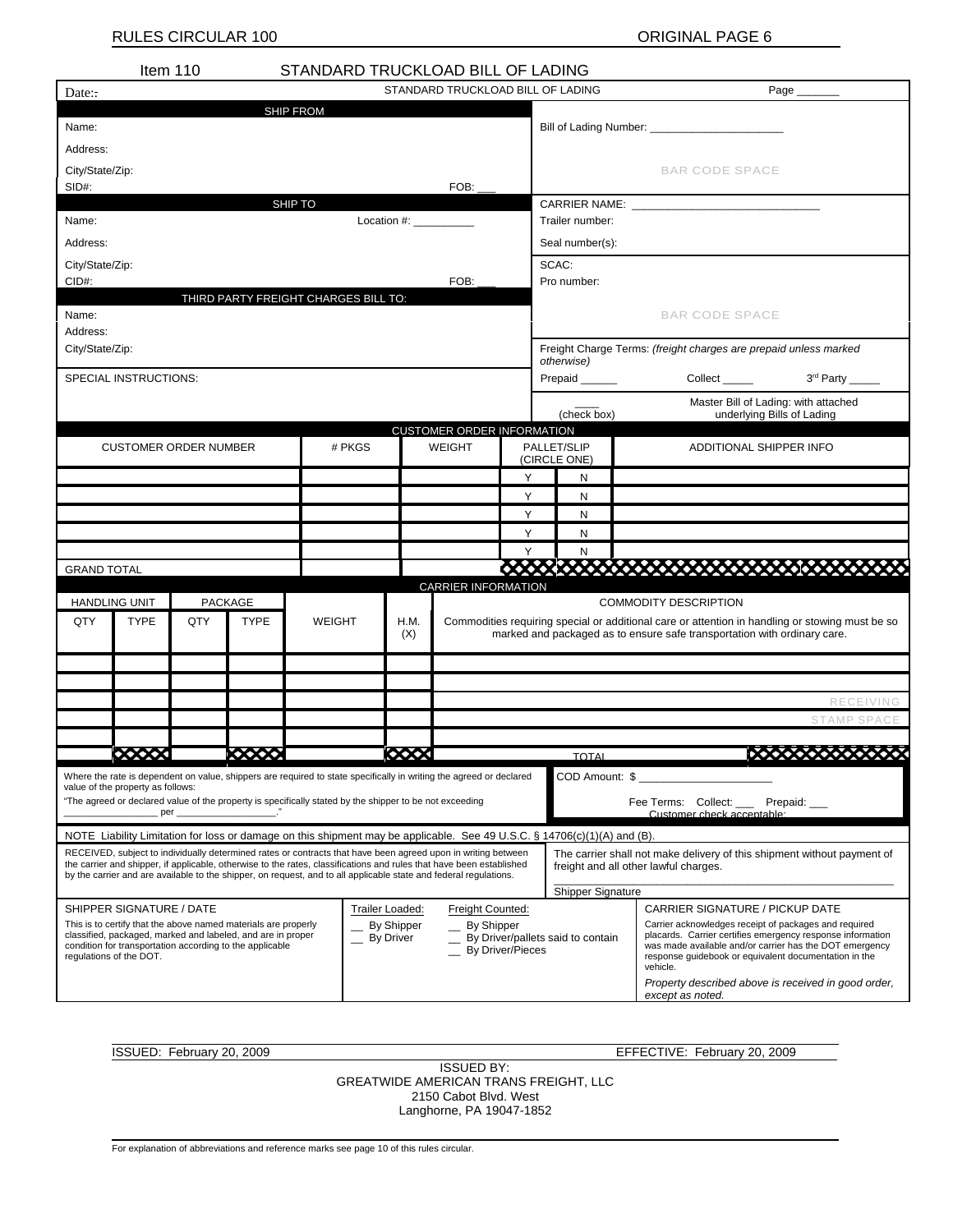#### STANDARD TRUCKLOAD BILL OF LADING (Continued)

#### STANDARD TRUCKLOAD BILL OF LADING CONTRACT TERMS AND CONDITIONS

§ 1. (a) The carrier or party in possession of any of the property herein described shall be liable as at common law for any loss thereof or damage thereto, except as hereinafter provided.

(b)No carrier or party in possession of all or any of the property herein described shall be liable for any loss thereof or damage thereto or delay caused by the act of God, the public enemy, the<br>authority of law, or the act or default of the shipper or owner, or for natural<br>shrinkage. Except in case of negligence of the carrier or party in<br>pos vice in the property.

§ 2. (a)No carrier is bound to transport said property in time for any particular market or otherwise than with reasonable dispatch. Every carrier shall have the right in case of physical necessity to forward said property by any carrier or route between the point of shipment and the point of destination.

(b) In all cases not prohibited by law, where a lower value than actual value has been represented in writing by the<br>shipper or has been agreed upon in writing as the released value of the<br>property as determined by the classification or tariffs upon which the rate<br>is ba occurs from negligence.

§ 3. (a) As a condition precedent to recovery, claims must<br>be filed in writing with a participating carrier within nine months after<br>delivery of the property or in the case of failure to make delivery within 9<br>months after

(b) Suits shall be instituted against any carrier only<br>within two years and one day from the day when notice in writing is given<br>by the carrier to the claimant that the carrier has disallowed the claim or<br>any part or parts or suits are not instituted thereon in accordance with the foregoing provisions, no carrier hereunder shall be liable, and such claims will not be paid.

(c) Any carrier or party liable on account of loss of or damage to any of said property shall have the full benefit of any insurance that may have been effected upon or on account of said property, so far as this shall not avoid the policies or contracts of insurance: Provided, That the carrier reimburse the claimant for the premium paid thereon.

§ 4. (a) Property not accepted by the consignee, after<br>given, may be kept subject to the tariff charge for storage and ly sent on<br>given, may be kept subject to the tariff charge for storage and to carrier's<br>responsibility storage.

b) Where nonperishable property is refused at<br>destination by the consignee or where the consignee fails to received it<br>within 15 days after notice of arrival shall have been duly sent or given,<br>the carrier may sell same at place as may be designated by the carrier.

c) Where perishable property which has been)<br>transported to destination and the consignee or party entitled to receive<br>it has failed to receive it promptly, the carrier may, in its discretion, to<br>prevent deterioration, sel public sale.

(d)Where the procedure provided for in the two paragraphs last preceding is not possible, it is agreed that nothing<br>contained in said paragraphs shall be construed to abridge the right of<br>the carrier at its option to sell the property under such circumstances<br>and in su

(e)The proceeds of any sale made under this section shall be applied by the carrier to the payment of freight, demurrage, storage, and any other lawful charges and the expense of<br>notice, advertisement, sale, and other necessary expense and of<br>caring for and maintaining the property, if proper care of the same<br>requires special expen

§ 5. No carrier hereunder will carry or be liable in any way for any documents, specie, or for any articles of extraordinary<br>value not specifically rated in the published classifications or tariffs<br>unless a special agreement to do so and a stipulated value of the<br>articles are in

§ 6. Every party, whether principal or agent, shipping<br>explosives or dangerous goods, without previous full written disclosure<br>to the carrier of their nature, shall be liable for and indemnify the carrier<br>against all loss compensation.

 $\S$  7. (a) The consignor or consignee shall pay the consignot and all other lawful charges accruing on said property. The consignor shall be liable for the freight and all other lawful charges unless the consignor stipula payment.

(b) Consignee becomes liable for freight charges upon receipt unless the consignee is an agent only and has no beneficial title in said property; and prior to delivery has notified the delivering carrier of these facts.

(c) Nothing herein shall limit the right of the carrier to require at time of shipment the prepayment or guarantee of the charges. If upon inspection it is ascertained that the articles shipped are not those described in this bill of lading, the freight charges must be paid upon the articles actually shipped.

§ 8. If this bill of lading is issued on the order of the shipper, or his agent, in exchange or in substitution for another bill of lading, the shipper's signature to the prior bill of lading as to the statement of value o

§ 9. (a) All surface transportation provided under this<br>bill shall be subject to federal statute and common law otherwise<br>applicable to regulate interstate shipments. U.S. statutes and<br>regulations shall apply unless otherw agreement.

(b) If all or any part of said property is carried by<br>said property occurs while it is in the custos, damage, or injury to<br>said property occurs while it is in the custody of the carrier by water,<br>the liability of such carr water

Item 120

ISSUED: February 20, 2009 EFFECTIVE: February 20, 2009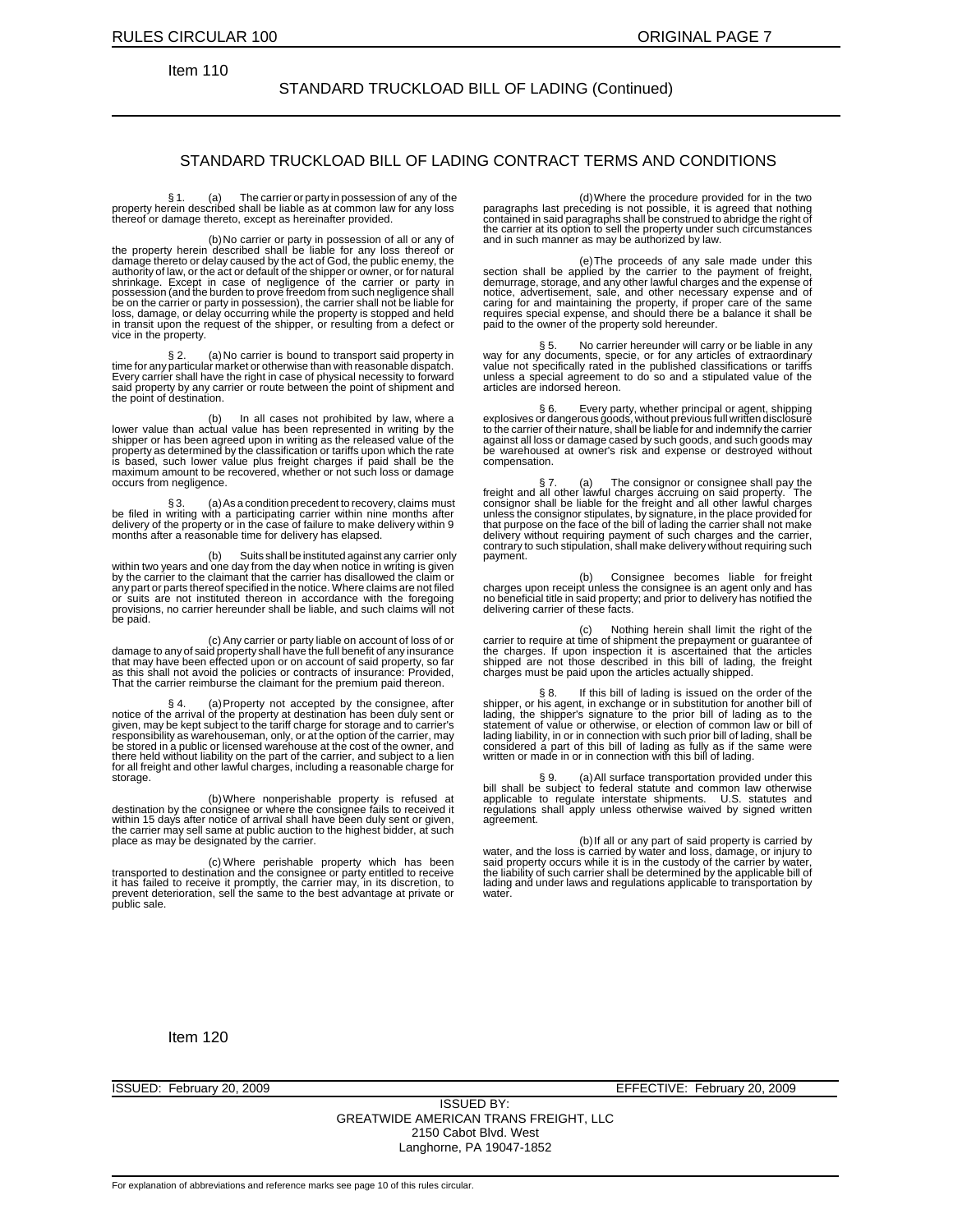# APPLICATION OF CIRCULAR

Each provision of this rules circular shall apply to each transportation agreement entered into by carrier unless expressly waived in a signed, written agreement.

Item 130

# MILEAGE GUIDE

Where rates are set forth in cents per mile or other calculation based on mileage, distances shall be determined from origin to destination via intermediate points as specified by the Shipper utilizing the most current edition of the following mileage guide:

PC Miler, v. 17, Practical Miles

Item 140

#### RATES AND SCHEDULES

The rules published herein are applicable to all shipments transported by Carrier's unless expressly waived in a signed bilateral contract pursuant to 49 U.S.C. 14101(b). Rates and schedules may be published in rate catalogues, on a shipper specific basis or pursuant to a spot market rate quotation.

Item 150

#### NOTICE AND AMENDMENTS

Upon written request, Carrier will provide its customers and shippers with copies of all applicable rules circulars and rates. Rules circulars and accessorial charges are available on Carrier's web site at:

www.greatwide.com

ISSUED: February 20, 2009 EFFECTIVE: February 20, 2009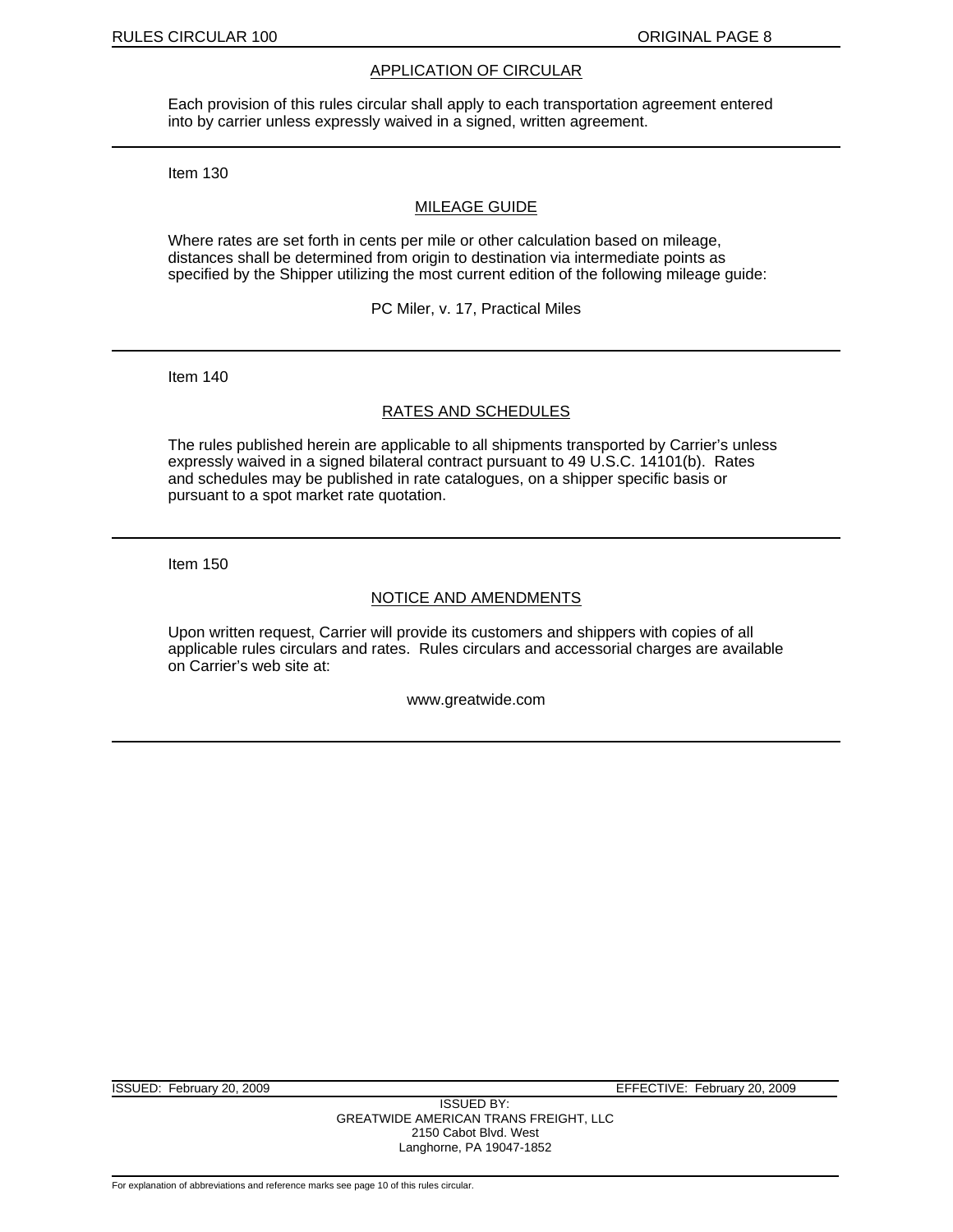#### CANCELING ORIGINAL AND REVISED PAGES, EXCEPT THE TITLE PAGE

When this rules circular is formally amended by revised pages, the cancellation of prior pages will be effected by means of this Item. A revised page will not show a cancellation notice. Revisions of each page will be filed in numerical sequence. Except where a specific cancellation is shown on a new revised page, a revised page cancels any and all uncancelled revised or original pages, or uncancelled portions thereof, which bear the same page number (see EXCEPTION). For example: "ORIGINAL Page 10" for a particular shipper will have the effect of canceling Original Page 10, "5th Revised Page 12" will have the effect of canceling 4th Revised Page 12.

Item 170

# OTHER GOVERNING PUBLICATIONS

Not Applicable.

Item 180

# DEFINITIONS

(A) A shipment is a tender of freight received from one consignor, at one time, at one place, destined to one consignee at one location, and covered by one bill of lading.

(B) Carrier shall be named on the bill of lading as the origin carrier of all shipments.

(C) Unless arranged or agreed upon in writing prior to shipment, carrier is not bound to transport a shipment by a particular schedule or in time for a particular market, but is responsible to transport a shipment with reasonable dispatch, as that term is defined at common law. Carrier shall not be responsible for special or consequential damages resulting from delayed delivery.

(D) Spot rate shall mean a rate agreed upon by only shipper and carrier as applicable to a single shipment or, if in writing, a limited number of shipments representing a continuous number of shipments arranged at a single time with a single offer and a single acceptance.

ISSUED: February 20, 2009 EFFECTIVE: February 20, 2009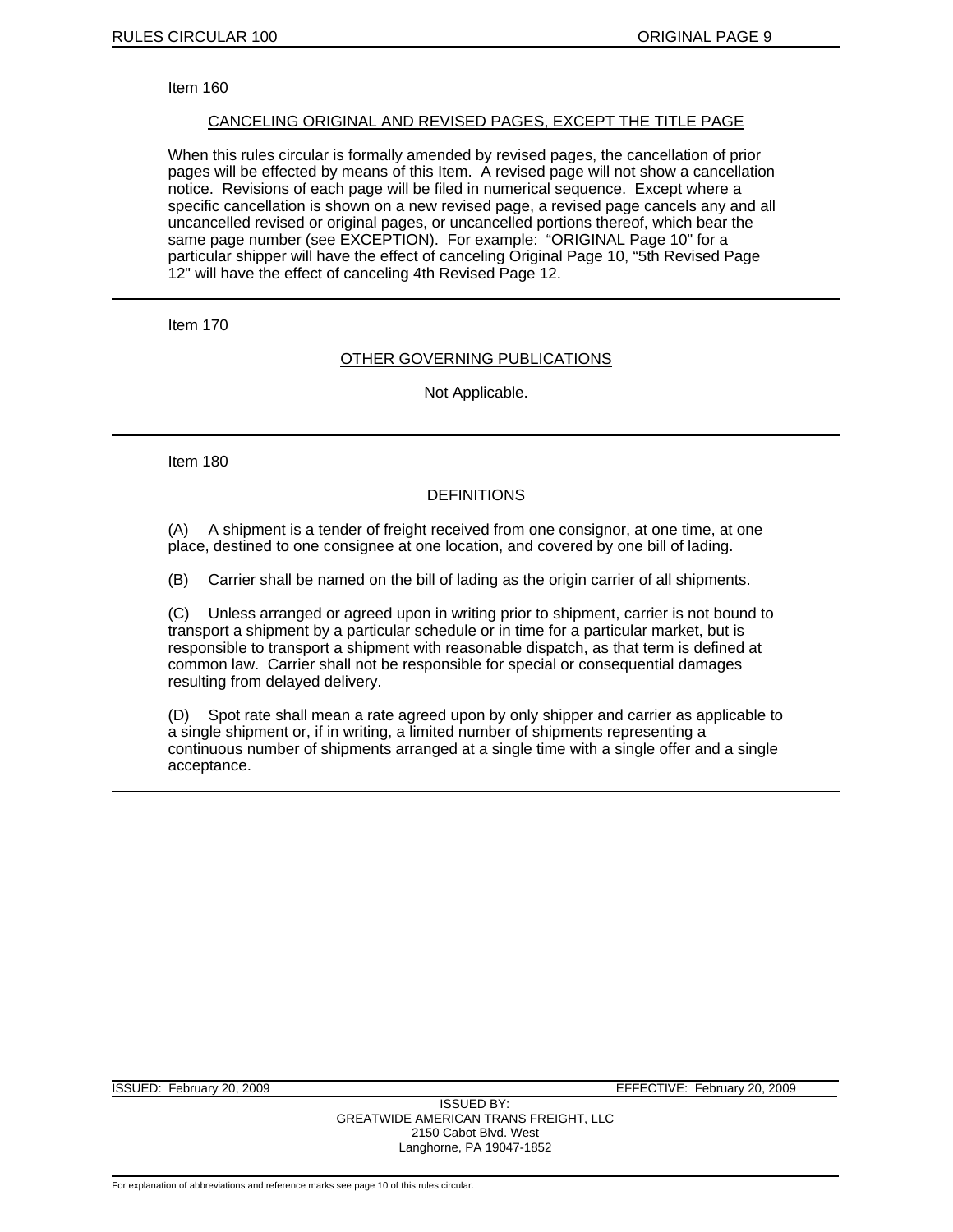# ABBREVIATIONS AND REFERENCE MARKS

Explanation of abbreviations and reference marks:

| Increase<br>$\bullet =$<br>Reduction<br>$\blacktriangledown$ $=$<br>Change in wording which results in neither increase nor reduction<br>$\triangle$ =<br>$(D) =$<br>For any mileage not shown, use next greater mileage<br>$VMW =$<br>Volume minimum weight<br>$FS =$<br>Full Service - Loading and unloading included in rate<br>$N/A =$<br>Not applicable<br><b>Federal Motor Carrier Safety</b><br>Administration<br>Pound or pounds<br>Less-than-truckload<br>Thousand<br>M …………………………………………………………………………<br>Motor freight<br>Truckload<br>Standard Truckload Bill of<br>Lading | @<br>$=$ | Addition |                                                                       |
|-------------------------------------------------------------------------------------------------------------------------------------------------------------------------------------------------------------------------------------------------------------------------------------------------------------------------------------------------------------------------------------------------------------------------------------------------------------------------------------------------------------------------------------------------------------------------------------|----------|----------|-----------------------------------------------------------------------|
|                                                                                                                                                                                                                                                                                                                                                                                                                                                                                                                                                                                     |          |          |                                                                       |
|                                                                                                                                                                                                                                                                                                                                                                                                                                                                                                                                                                                     |          |          |                                                                       |
|                                                                                                                                                                                                                                                                                                                                                                                                                                                                                                                                                                                     |          |          |                                                                       |
|                                                                                                                                                                                                                                                                                                                                                                                                                                                                                                                                                                                     |          |          |                                                                       |
|                                                                                                                                                                                                                                                                                                                                                                                                                                                                                                                                                                                     |          |          |                                                                       |
|                                                                                                                                                                                                                                                                                                                                                                                                                                                                                                                                                                                     |          |          |                                                                       |
|                                                                                                                                                                                                                                                                                                                                                                                                                                                                                                                                                                                     |          |          |                                                                       |
|                                                                                                                                                                                                                                                                                                                                                                                                                                                                                                                                                                                     |          |          | <b>Surface Transportation Board</b><br>Not otherwise specified herein |

ISSUED: February 20, 2009 EFFECTIVE: February 20, 2009

ISSUED BY: GREATWIDE AMERICAN TRANS FREIGHT, LLC 2150 Cabot Blvd. West Langhorne, PA 19047-1852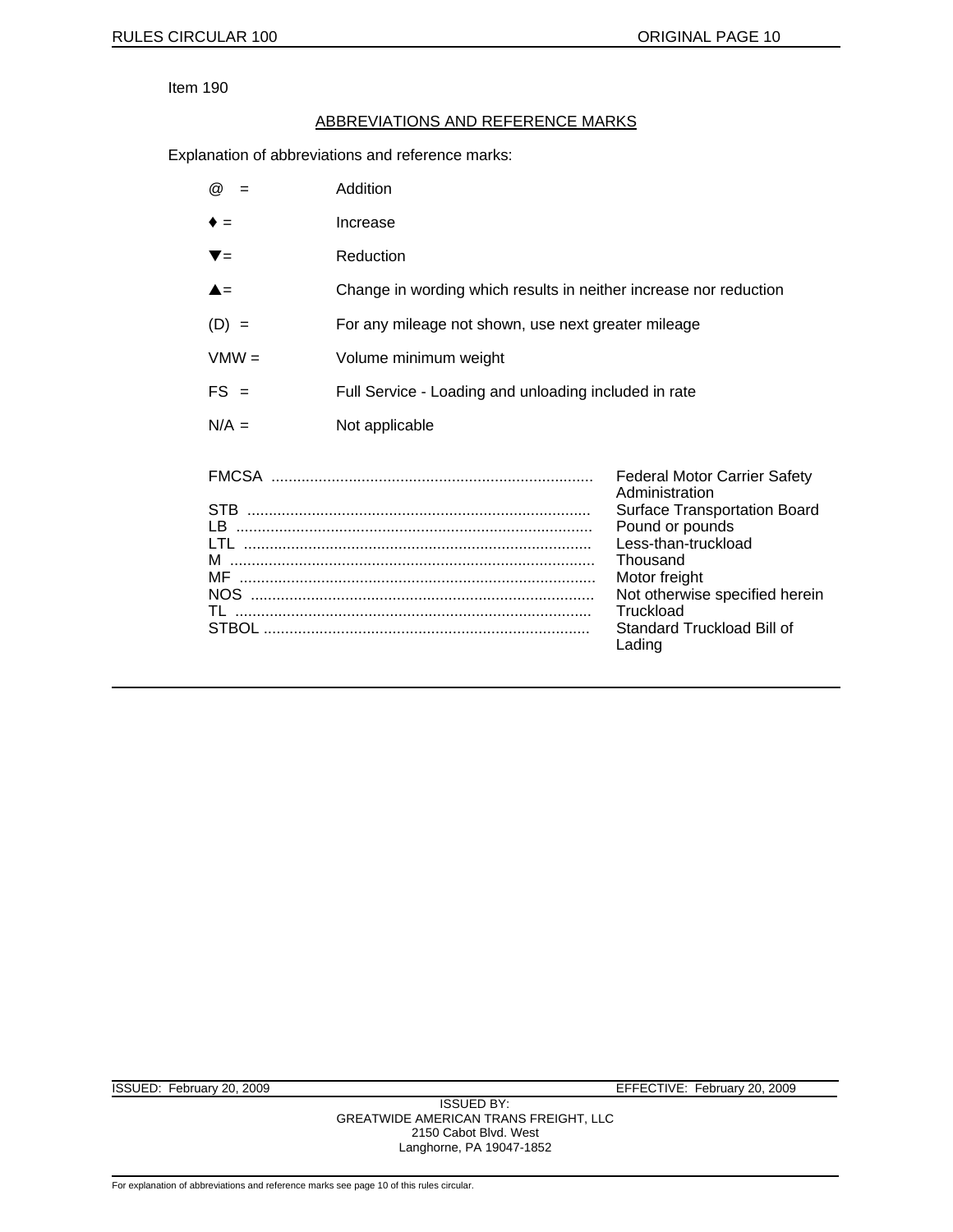### SECTION 2 SCOPE OF OPERATIONS

Item 200

# TERRITORIAL SCOPE

Carrier is authorized by the Federal Motor Carrier Safety Administration (FMCSA) in Docket No. MC-340975 to transport:

General Commodities

Carrier holds extra-provincial authority to transport shipments from and to the following Canadian provinces:

> British Columbia (BC) Manatoba (MB) Ontario (ON) Quebec (PQ) Saskatchewan (SK)

Item 205

# COMMODITY LIMITATIONS

Carrier does not hold out to transport jewelry, objects d'art, currency, documents, items of unusual value or rare metals. Unless otherwise indicated herein or agreed to by contract, Carrier does not hold out to provide temperature controlled service.

Item 210

# HAZARDOUS MATERIALS PROVISION

Shipper accepts all U.S. Department of Transportation requirements governing placarding of hazardous material. Unless otherwise noted, rates published by carrier do not include services for hazardous materials.

ISSUED: February 20, 2009 EFFECTIVE: February 20, 2009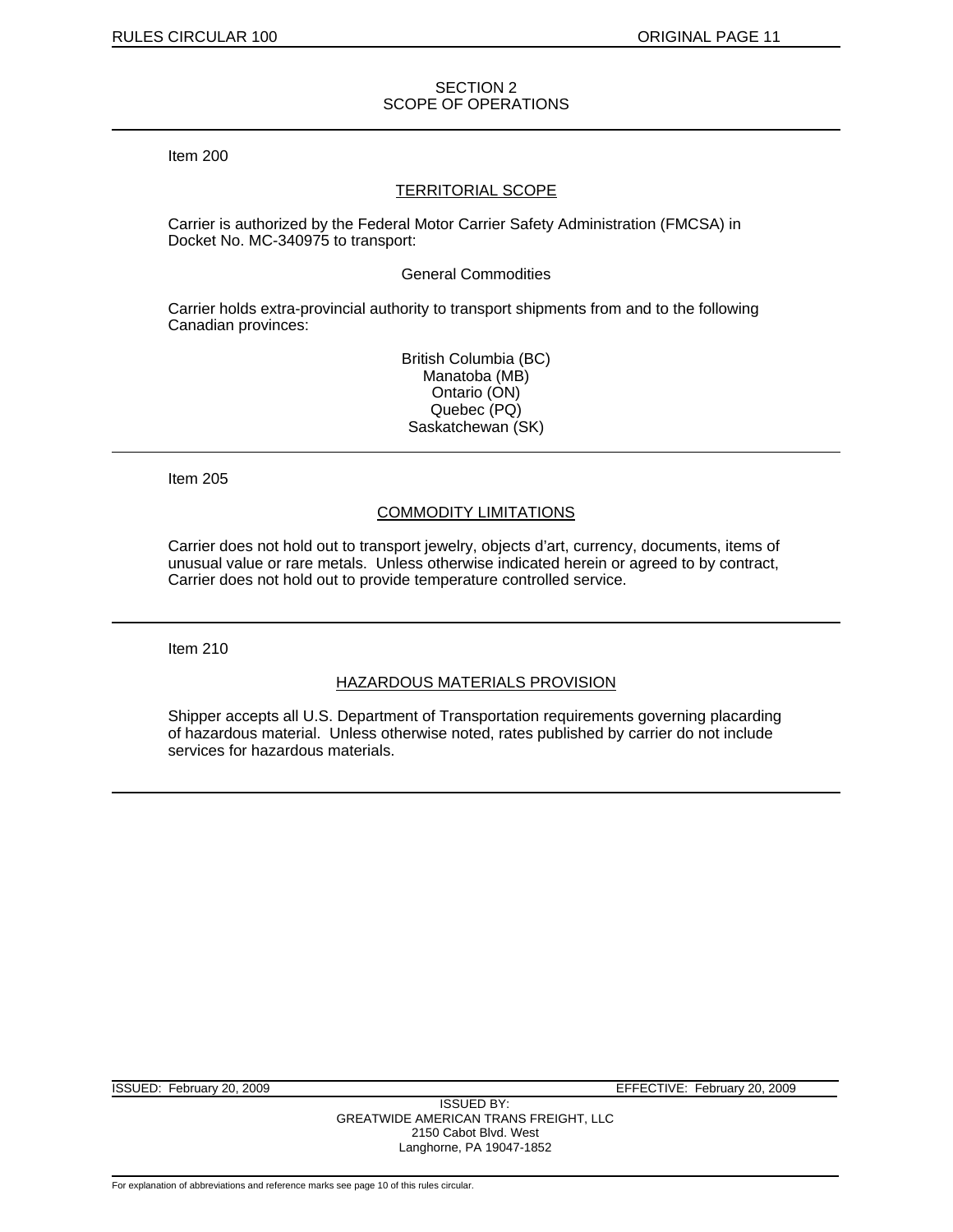# INTERMODAL SHIPMENTS

Carrier does participate in the Uniform Intermodal Interchange Agreement (UIIA).

Item 220

### MEXICAN SHIPMENTS

Carrier does not accept liability for loss or damage to shipments under transport in the Republic of Mexico. Carrier participates in international shipments originating or destined to Mexico on a combination of rates basis notwithstanding any arrangements for through trailer movements. Shippers are advised that liability for cargo loss in the Republic of Mexico differs from U.S. law (49 U.S.C. 14706) and the special arrangements with the Mexican carrier participating in any transborder movement is not the Carrier's responsibility.

Item 225

# REGULATED VERSUS EXEMPT

The rules set forth in this Circular shall apply to shipments exempt from economic regulation as well as shipments subject to the jurisdiction of the FMCSA. Liability for loss, damage and delay shall be governed by 49 U.S.C. 14706 (the Carmack Amendment).

Item 230

#### INTERSTATE VERSUS INTRASTATE

The rules set forth in this Circular shall apply to all shipments handled by Carrier regardless of the origin or destination.

Item 235

# SHIPMENT LIMITATIONS

Carrier shall not be required to accept for transportation any truckload shipment which exceeds 45,000 pounds or which occupies more than the full visible capacity of the trailer which is provided.

ISSUED: February 20, 2009 EFFECTIVE: February 20, 2009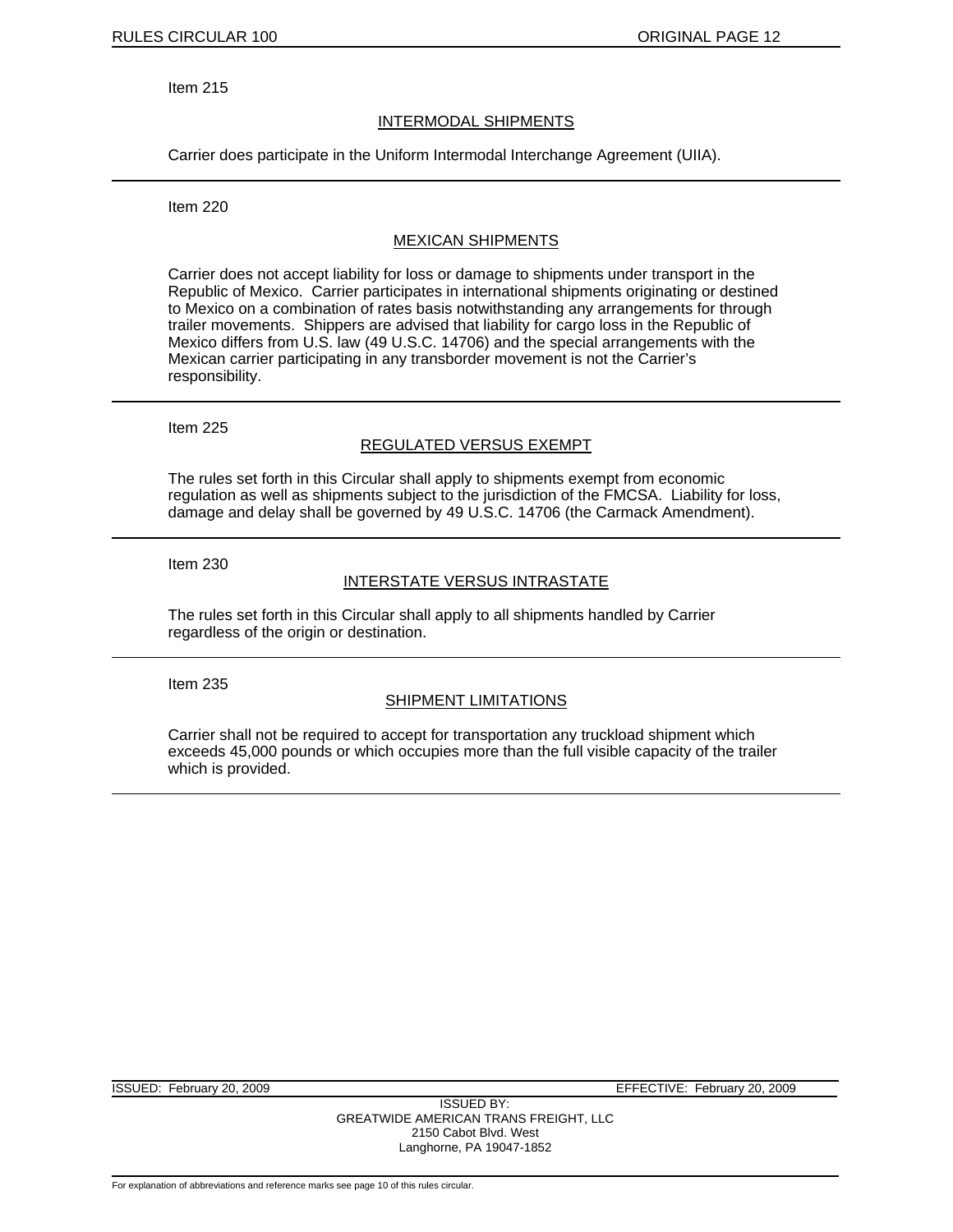# IMPRACTICAL OPERATIONS

Nothing in this rules circular shall require the carrier to perform pick-up or delivery service at any location from or to which it is impracticable, through no fault or neglect of the carrier to operate vehicles because of:

- (A) The condition of roads, streets, driveways, or alleys;<br>(B) Inadequate loading or unloading facilities; or
- Inadequate loading or unloading facilities; or
- (C) Riots, Acts of God, the public enemy, the authority of law, strikes or labor unrest the existence of violence, or such possible disturbances as to create reasonable apprehension of danger to person or property.

Item 245

# APPOINTMENTS/PICKUP AND DELIVERY TIMES

Pick-ups and deliveries shall be made between 7:00 a.m. and 5:00 p.m., local time. Appointments shall be made at no charge. Carrier shall not be liable for late deliveries or unkept appointments unless such late delivery or unkept appointment is beyond carrier's duty of reasonable dispatch. Consignee shall facilitate prompt unloading in the event of missed appointments.

Item 250

# IMPORT AND EXPORT FREIGHT

(1) Limitation of Carrier's Liability for Proper Customs Clearance. Carrier assumes no responsibility for insuring or otherwise providing for clearance of merchandise through or inspection by Mexican or Canadian Customs. Carrier does not represent and specifically disclaims any knowledge or expertise in proper customs clearance and inspection matters. Carrier is not responsible for the acts or omission of the Mexican or the Canadian Customs Agent or its affiliated Freight Forwarder that may be selected for the purpose of clearing shipper's merchandise through Customs. Carrier will serve merely as a liaison between shipper and the Mexican or Canadian Customs Agent (and the Customs Agents' Freight Forwarder) at shipper's request and only as a convenience to shipper. Carrier or party in possession shall not be liable for loss, damage, deterioration of the freight or delay in delivery due to the duration of the period required by customs clearance or inspection.

(2) Carrier assumes no cargo loss responsibility for shortage or damage to shipments while in the Republic of Mexico. Clear bills of lading showing safe and damage-free delivery between the U.S./Mexican borders at the pickup or delivery points in the U.S. shall be evidence of Carrier's proper discharge of its cargo responsibility.

(3) In the event it is determined, notwithstanding the foregoing, that Carrier is liable pursuant to statute, through bill, or otherwise for loss, damage or delay occurring in the Republic of Mexico, Carrier's maximum liability shall be the rate affixed under the laws of the Republic of Mexico for domestic shipments within that country.

ISSUED: February 20, 2009 EFFECTIVE: February 20, 2009

ISSUED BY: GREATWIDE AMERICAN TRANS FREIGHT, LLC 2150 Cabot Blvd. West Langhorne, PA 19047-1852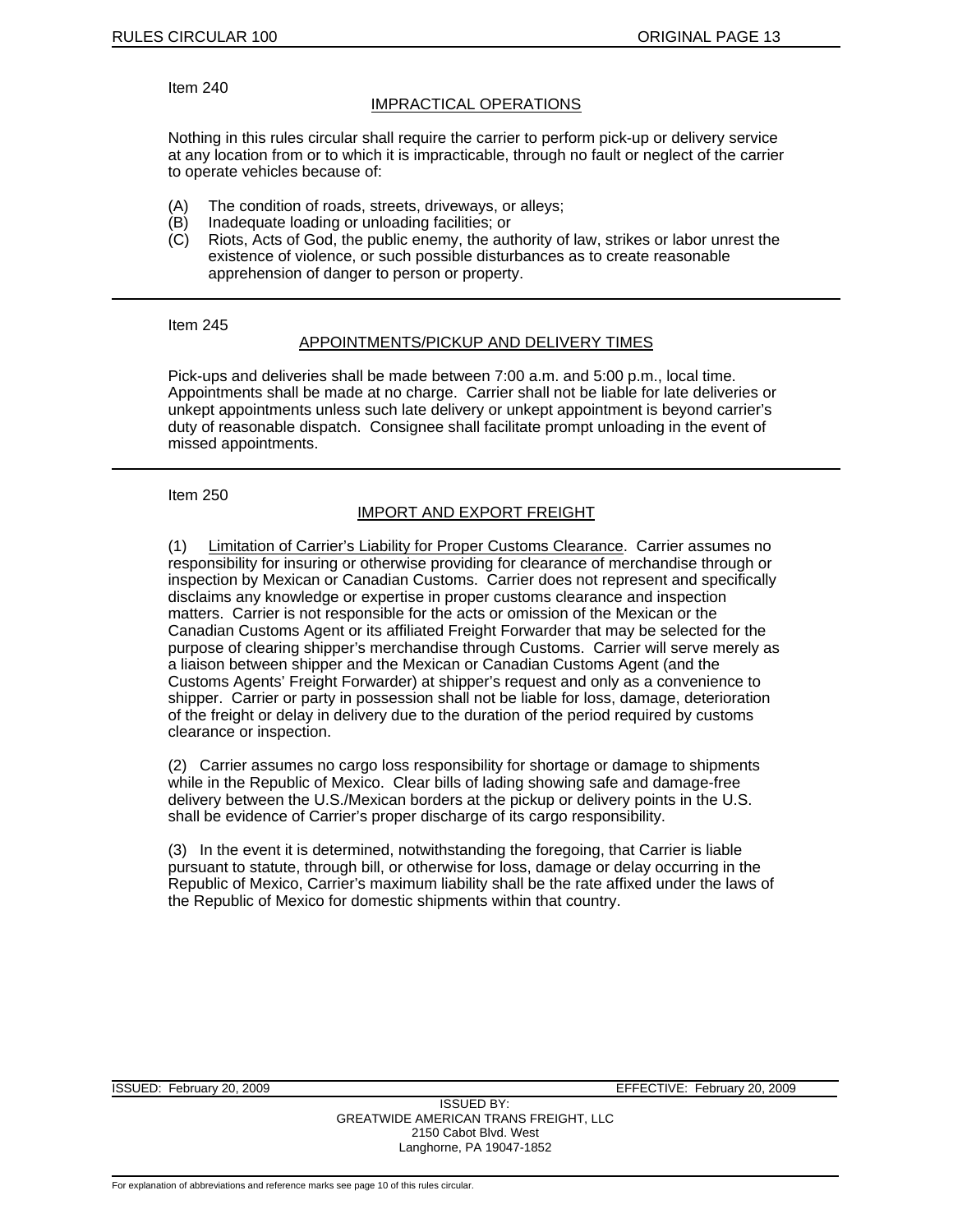#### PICKUP AND DELIVERY SERVICE

The rates named herein include pickup or delivery at all points within the limits of the cities, towns, villages and other points from and to which rates apply, but each shipment will include only one pickup and one delivery.

Item 260

#### SHIPPER LOAD AND COUNT

All shipments shall be loaded by the consignor and unloaded by the consignee. Carrier's drivers are instructed to sign bills of lading as shipper load and count or "SLC". Inadvertent omission of this notation shall not result in a presumption of carrier liability for shortage or damage (in the absence of upset or accident) where the driver was either not present or not allowed to observe the loading and unloading.

Item 265

#### FREE TIME

Carrier shall allow 2 hours of free time both for loading and unloading for vehicles with power units and drivers.

For purposes of detention of trailers spotted without power, Carrier shall allow 24 hours of free time both for loading and unloading of spotted trailers. Such time shall commence from the time the trailer is spotted or from the time the trailer was requested to be spotted, whichever is later, but Saturdays, Sundays or holidays shall not be included in the calculation of free time.

Where carrier spots trailer equipment for shipper's loading convenience, no free time shall be allotted for detention of power equipment and detention shall begin at the agreed time of arrival or at the time of actual arrival, whichever is later.

Free time for multiple pickup and multiple delivery loads. Where stop-off, pickup or deliveries are requested in route, with the exception of the original origin and the ultimate destination, the free time allowed for each stop shall be 1 hour.

Item 270

# SUBSTITUTED SERVICE

For its operating convenience, carrier reserves a right to hire other carriers qualified subcontractors to provide all or part of given movements. Carrier agrees to protect the rates set forth herein when substituted services are provided and warrants that all terms, conditions, duties and obligations owed to shipper by this circular, bill of lading, and/or contract will be provided.

Item 275

# RATE APPLICATION

Contract rates will not apply to shipper's customer/vendor unless prior written authorization has been received from carrier.

ISSUED: February 20, 2009 EFFECTIVE: February 20, 2009

ISSUED BY: GREATWIDE AMERICAN TRANS FREIGHT, LLC 2150 Cabot Blvd. West Langhorne, PA 19047-1852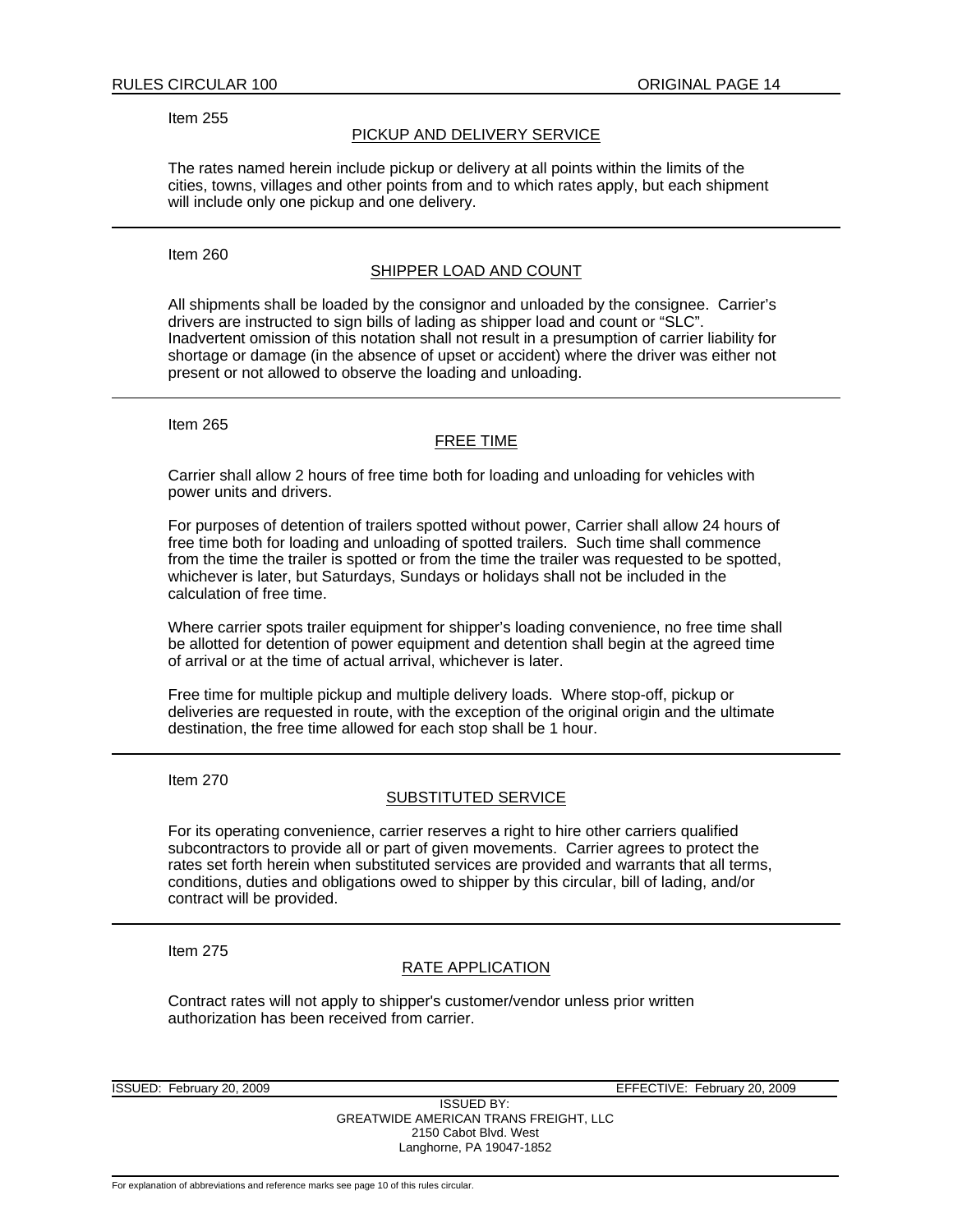#### SECTION 3- ACCESSORIAL CHARGES

Item 300

# APPLICATION OF ACCESSORIAL CHARGES

In addition to the line haul or base rate for any shipment and unless otherwise agreed in writing, the following accessorial charges shall apply and shall be reflected on the Carrier's invoice for services rendered.

#### Item 305

# DETENTION – VEHICLES WITH POWER UNITS

- (A) This item applies on shipments when the carrier's vehicles with driver and power units are delayed or detained beyond the free time provided for herein at time of delivery to the consignee or at time of pick-up at the consignor's place of business when such delay is not the fault of carrier.
- (B) Charges for detention will be charged to the consignee in the case of unloading and to the shipper in the case of loading.
- (C) When computing time, the beginning time shall be the time the driver notifies the shipper or consignee of driver's arrival and that the trailer is available for loading or unloading, as the case may be, but in no case shall time commence prior to the time of any appointment or the actual time of loading or unloading, whichever is first.
- (D) When computing detention charges, all non-working time shall be excluded. Nonworking time includes lunch breaks, coffee breaks and rest breaks.
- (E) If, at the end of the business day, unloading has not been completed and cannot be completed that day, the shipper or consignee shall be given the following options:
	- (1) Carrier may return to carrier's terminal with what freight has not been unloaded, but carrier shall return the following day with the balance of the freight at the commencement of shipper's or consignee's work day; or,
	- (2) Carrier will spot trailer at shipper or consignee location and return the following day, and further, trailer will be subject to charges for detention without power pursuant to Item 310 beginning immediately upon spotting of the trailer; and,
	- (3) In either case, any unused free time from the first day will continue into the second day, charges to commence when all free time has expired.

ISSUED: February 20, 2009 EFFECTIVE: February 20, 2009

ISSUED BY: GREATWIDE AMERICAN TRANS FREIGHT, LLC 2150 Cabot Blvd. West Langhorne, PA 19047-1852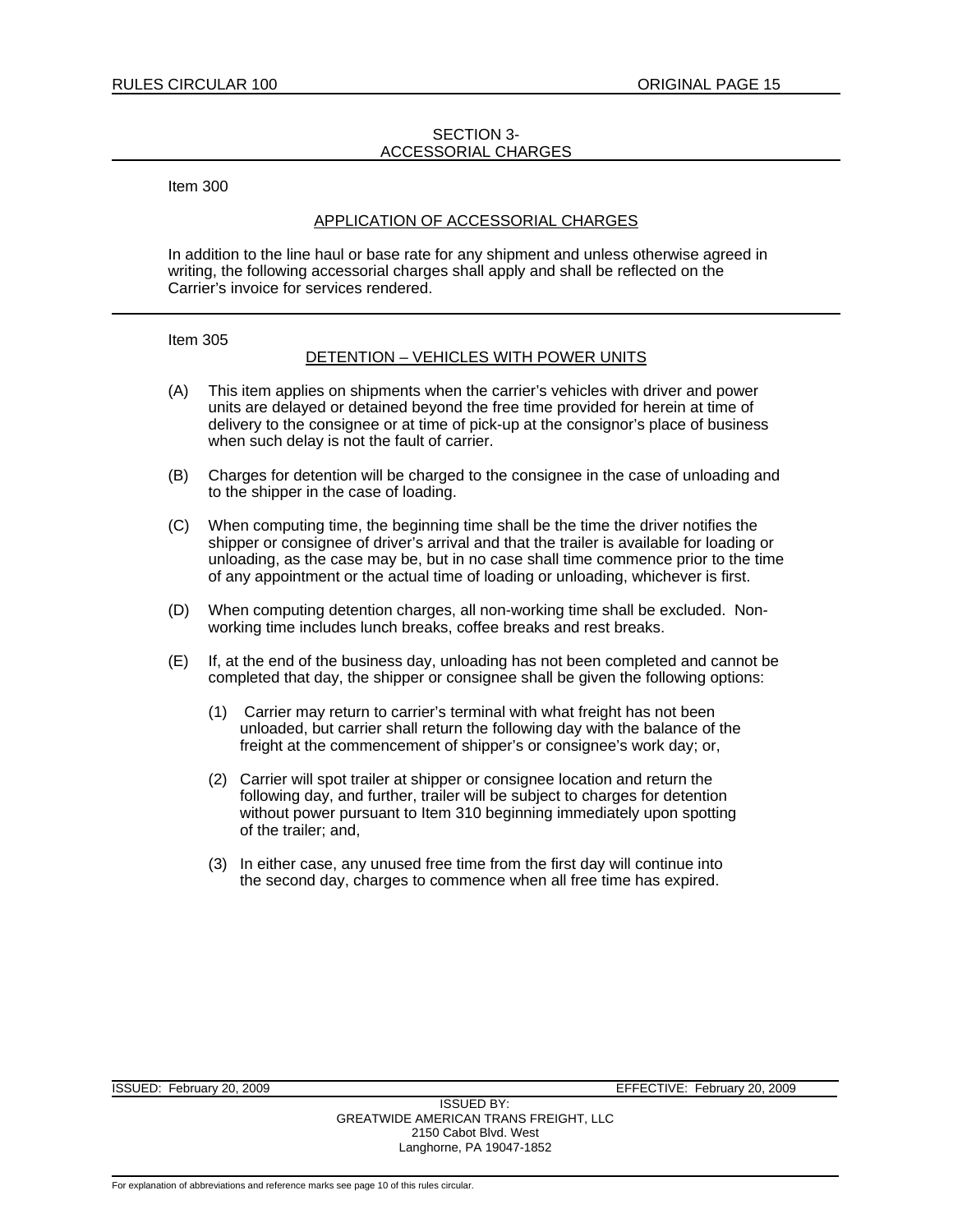### DETENTION – VEHICLES WITH POWER UNITS *(Continued)*

- (F) If a vehicle is both unloaded and reloaded, each transaction will be considered separately and free time shall apply to each separately.
- (G) When delay occurs beyond free time, the charge for detention shall be \$85.00 per hour or fractions thereof.
- (H) Carrier shall give shipper or consignee the opportunity of signing the detention records and the shipper or consignee is to make any corrections to these records at the time. If shipper or consignee refuses to sign these records, carrier's records will govern.

Item 310

### DETENTION – VEHICLES WITHOUT POWER UNITS

- (A) This item applies when carrier spots a trailer at the facilities of the shipper or consignee for the loading or unloading of shipments upon the request of shipper, but neither this Item nor detention under any other term or condition shall apply if the carrier spots the trailer for carrier's convenience with or without the authorization of shipper or consignee.
- (B) Time shall commence with the spotting of the trailer and shall end when carrier is notified by the shipper or consignee that the trailer is available for removal from the premises of the shipper or consignee.
- (C) If a trailer is both unloaded and reloaded, an additional two (2) hours free time shall be allowed.
- (D) After expiration of free time as provided herein, charges for delaying the trailer beyond free time shall be \$35.00 per 24 hour period or fraction thereof, plus a repositioning cost of \$250.00.

Item 315

# LOADING AND UNLOADING

Rates in this rules circular contemplate loading of the freight by the shipper and the unloading of freight by the consignee, except that if the shipper or consignee requests and carrier furnishes outside labor to load or unload the vehicle, all charges for such outside labor are to be paid by the shipper or consignee, who will be billed for actual time of outside labor. If the driver is required to assist with loading and/or unloading, a charge of \$150 per occurrence will be assessed in addition to all other applicable charges. All charges for additional labor shall be agreed to in writing at the time services are provided.

When carrier is required or requested to load or unload freight on Saturdays, Sundays or national holidays, a charge of \$300 will be assessed in addition to other applicable charges. Holidays will include New Year's Day, Memorial Day, July 4, Labor Day, Thanksgiving Day, the day after Thanksgiving, Christmas Eve and Christmas Day.

ISSUED: February 20, 2009 EFFECTIVE: February 20, 2009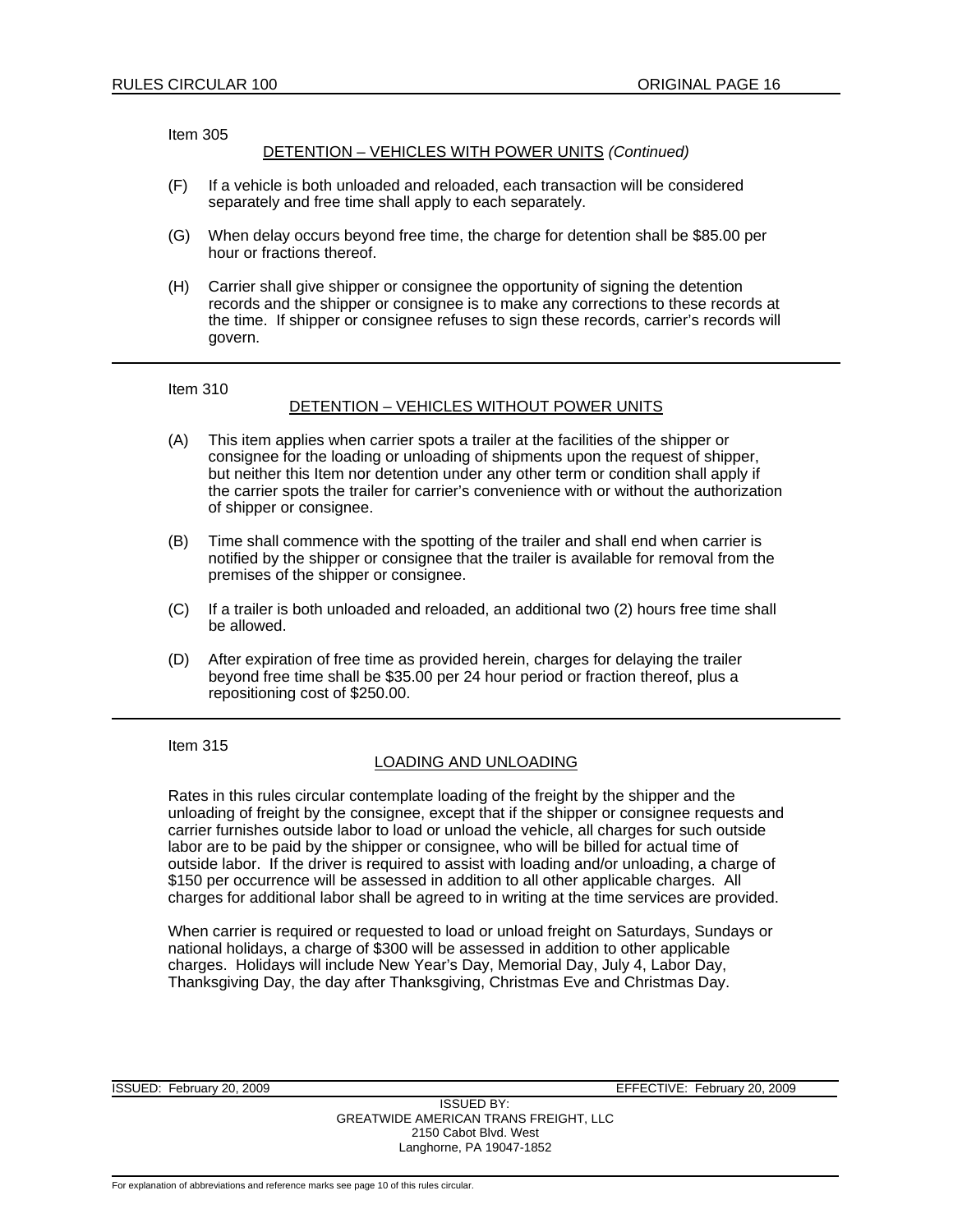### PALLET EXCHANGE

In those instances where a party requests carrier perform pallet exchange services, said service will be performed by carrier at a charge of \$10.00 per pallet in addition to all other applicable rates and charges. Requests for pallet exchange service must be noted on the bill of lading at the time of pick-up by carrier. Charges for this service will be billed to the party paying the freight charges.

Item 325

# EQUIPMENT ORDERED BUT NOT USED

Where call-on-demand service is requested and then canceled within twenty-four (24) hours of scheduled pick-up, shipper shall pay \$200 for equipment ordered but not used, plus \$1.35 per mile for all out of route miles incurred by carrier in positioning equipment for canceled pick-up.

Item 330

# COLLECT ON DELIVERY

Carrier does not hold out to provide a collect on delivery service. Carrier's drivers are not authorized to accept bills of lading which require the consignee to pay the driver in cash or by check for the goods transported as a precondition of delivery. If a collect on delivery shipment is inadvertently accepted and delivered without obtaining payment or if payment is stopped on uncertified funds, shipper's sole recourse shall be to the consignee.

Item 335

# ADDITIONAL LICENSE, PERMIT FEES, AND INBOND PERMITS

Whenever any additional license or permits are required, such as but not limited to, foreign commerce or customs fees, the charges for same shall be added to the freight invoice.

Shipments moving under U.S. Customs Bond will be subject to a charge of \$100.00 for handling each shipment.

ISSUED: February 20, 2009 EFFECTIVE: February 20, 2009

ISSUED BY: GREATWIDE AMERICAN TRANS FREIGHT, LLC 2150 Cabot Blvd. West Langhorne, PA 19047-1852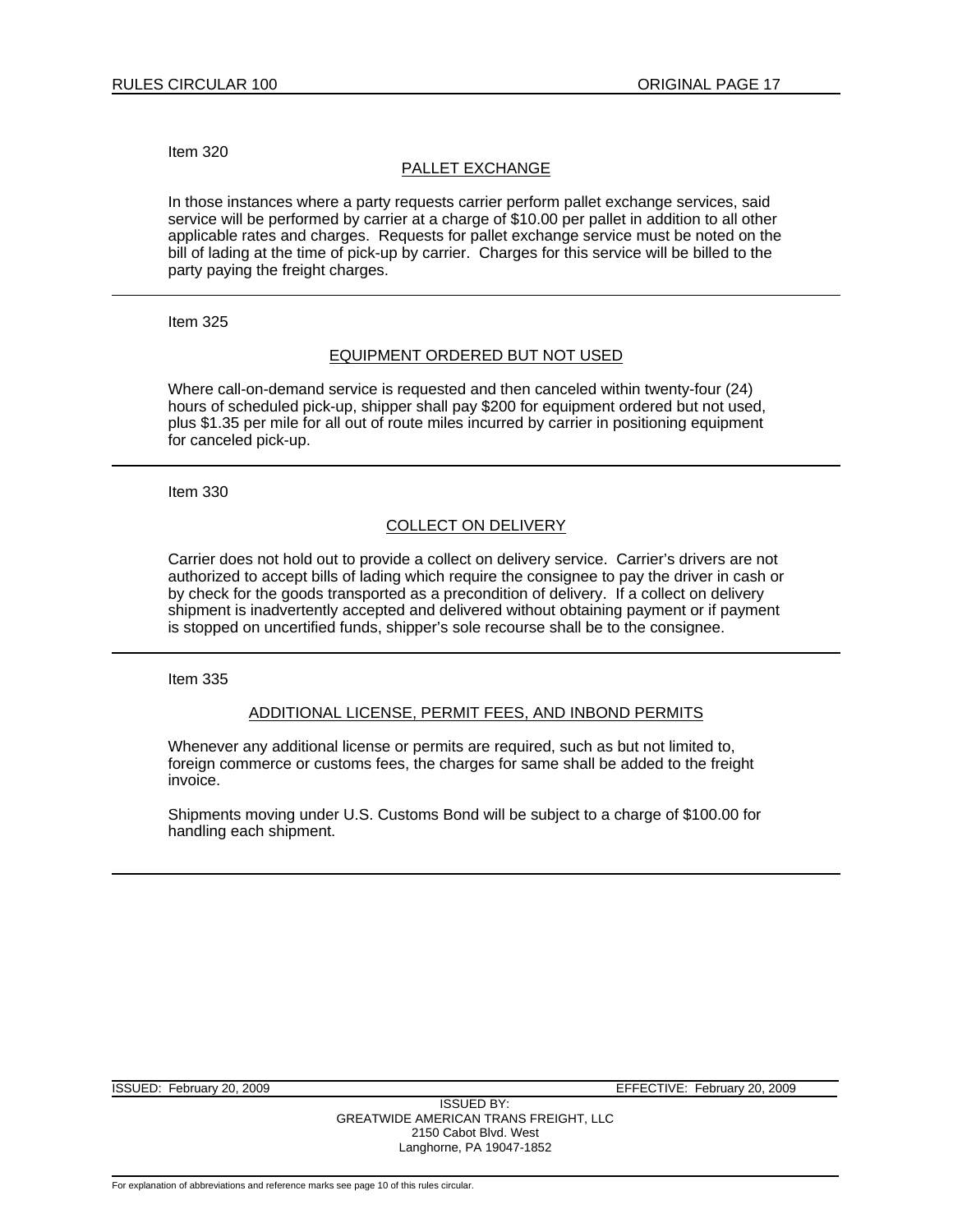### RECONSIGNMENT OR DIVERSION

A request for the reconsignment or diversion of a shipment will be subject to the following definitions, conditions and charges:

- (A) A request for reconsignment or diversion must be confirmed in writing, which shall include facsimile transmissions.
- (B) A reconsignment prior to movement of a shipment shall bear the rate that would otherwise have applied if the shipment was originally scheduled for movement to the final destination.
- (C) A diversion en route shall bear a charge of \$150 plus \$1.35 per mile for all out-ofroute miles for each shipment reconsigned or diverted. Charges from origin to point of reconsignment or diversion shall be determined on the basis of the distance from origin to final destination via the reconsignment or diversion point.
- (D) If the shipment is returned to the origin point, the rate to be applied will be the applicable rate to the most distant point actually traveled in addition to the mileage rate from same back to point of origin.

Item 345

### STOP-OFFS

The following provisions govern shipments accorded additional stops in transit to partially load or unload, except as otherwise specifically provided.

- (A) Shipments received from one consignor at one point at one time and covered by one bill of lading, may be stopped in transit for partial loading and/or unloading only at points within the scope of carrier's operations or as otherwise agreed by carrier.
- (B) The party or parties authorized and designated by the shipper to accept or tender freight at a point or place of stop-off may be the same or other than the billed consignee.
- (C) The bill of lading shall designate the following:
	- (1) Stop-off point or points and places.
	- (2) The weight, quantities, markings, and description of articles to be loaded or unloaded.
	- (3) The name and address of the party authorized to tender freight or to accept freight for unloading at point of stop-off.
- (D) The driver of the vehicle shall obtain in writing a statement such as a notation on the freight bill or delivery receipt of the quantity and description of the portion of the shipment unloaded at each stop-off point or on the bill of lading.

ISSUED: February 20, 2009 EFFECTIVE: February 20, 2009

ISSUED BY: GREATWIDE AMERICAN TRANS FREIGHT, LLC 2150 Cabot Blvd. West Langhorne, PA 19047-1852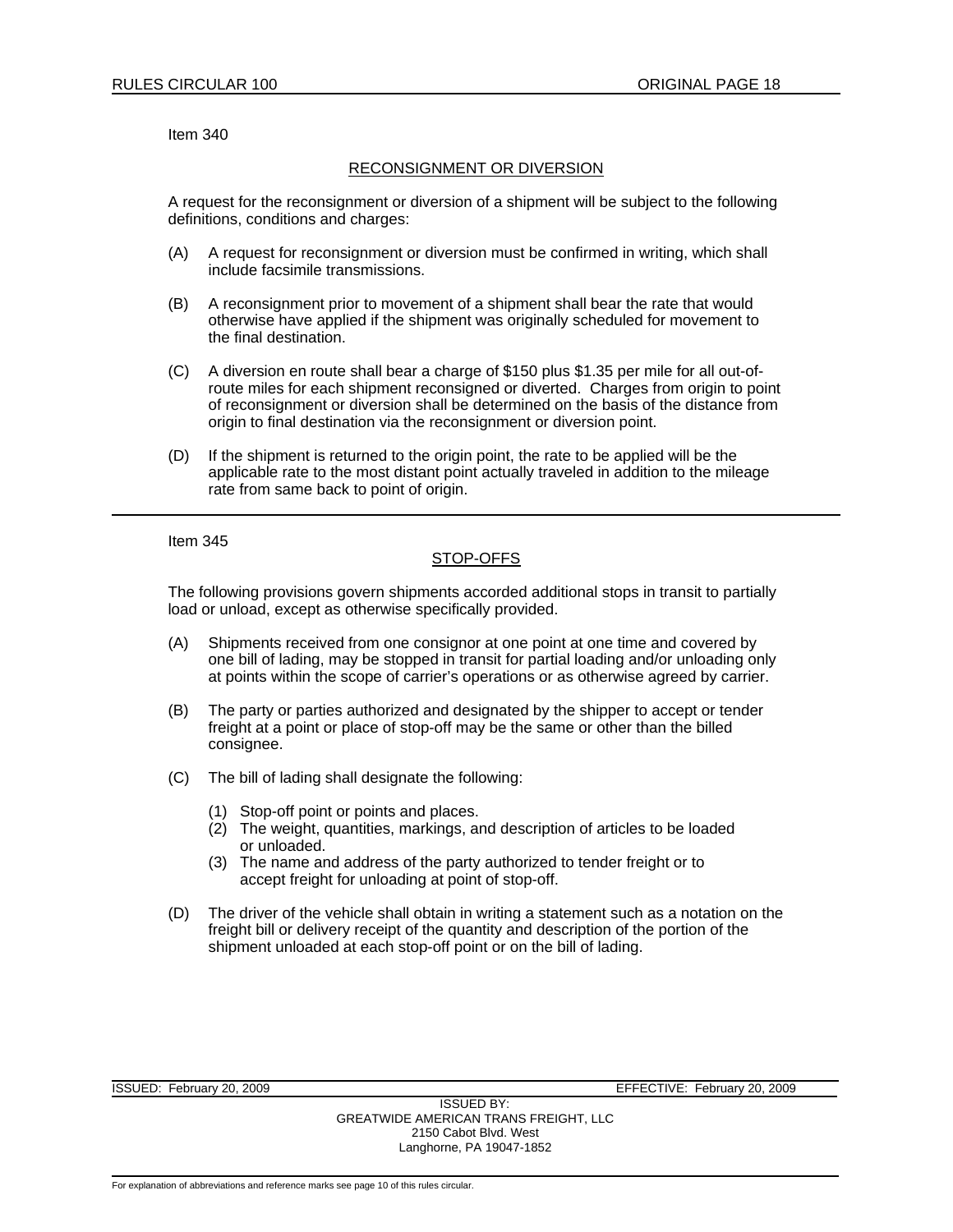#### STOP-OFFS *(Continued)*

- (E) Stop-offs for partial loading or unloading will not be permitted on shipments moving on which Section 7 of the bill of lading has been executed.
- (F) The substitution of freight for that originally loaded or any exchange of contents at a point or place of stop-off may be permitted if agreed to with shipper and noted on the bill of lading.
- (G) Freight charges on a shipment stopped to partially load or unload must be prepaid or guaranteed by the shipper. If not prepaid, the shipper must show on the bill of lading the name of one party from whom the entire freight charges, including the stop-off charges, shall be collected, which must be a party to whom a portion of the shipment is to be delivered.
- (H) The rate that shipper shall pay for carrier's stop-off service shall be \$90 for the first stop in transit; \$175 for the second stop in transit; \$250 for the third stop in transit; and \$400 for the fourth stop in transit.
- (I) Transportation charges, other than the charges for the stop-off service shall be assessed at the rate applicable from point of origin to final destination.

Item 350

#### EXPEDITED SERVICE/EXCLUSIVE USE

Carrier is not bound to transport property in any particular vehicle in time for any particular market other than to transport merchandise with reasonable dispatch. Carrier is not responsible for any loss which might be incurred as a result of special or consequential damages.

Unless shipper makes arrangements for team drivers or special relays, shipper understands that truckload shipments will be transported from origin to destination by a single driver in accordance with the U.S. Department of Transportation hours of service requirements.

When carrier is requested by consignor or consignee to provide expedited or team service an additional charge of \$.30 per mile with a \$300 minimum charge will be assessed on line haul charges only to the party making the request.

The bill of lading must be noted "Carrier requested to provide expedited or team service."

These charges will be in addition to all other applicable charges.

ISSUED: February 20, 2009 EFFECTIVE: February 20, 2009

ISSUED BY: GREATWIDE AMERICAN TRANS FREIGHT, LLC 2150 Cabot Blvd. West Langhorne, PA 19047-1852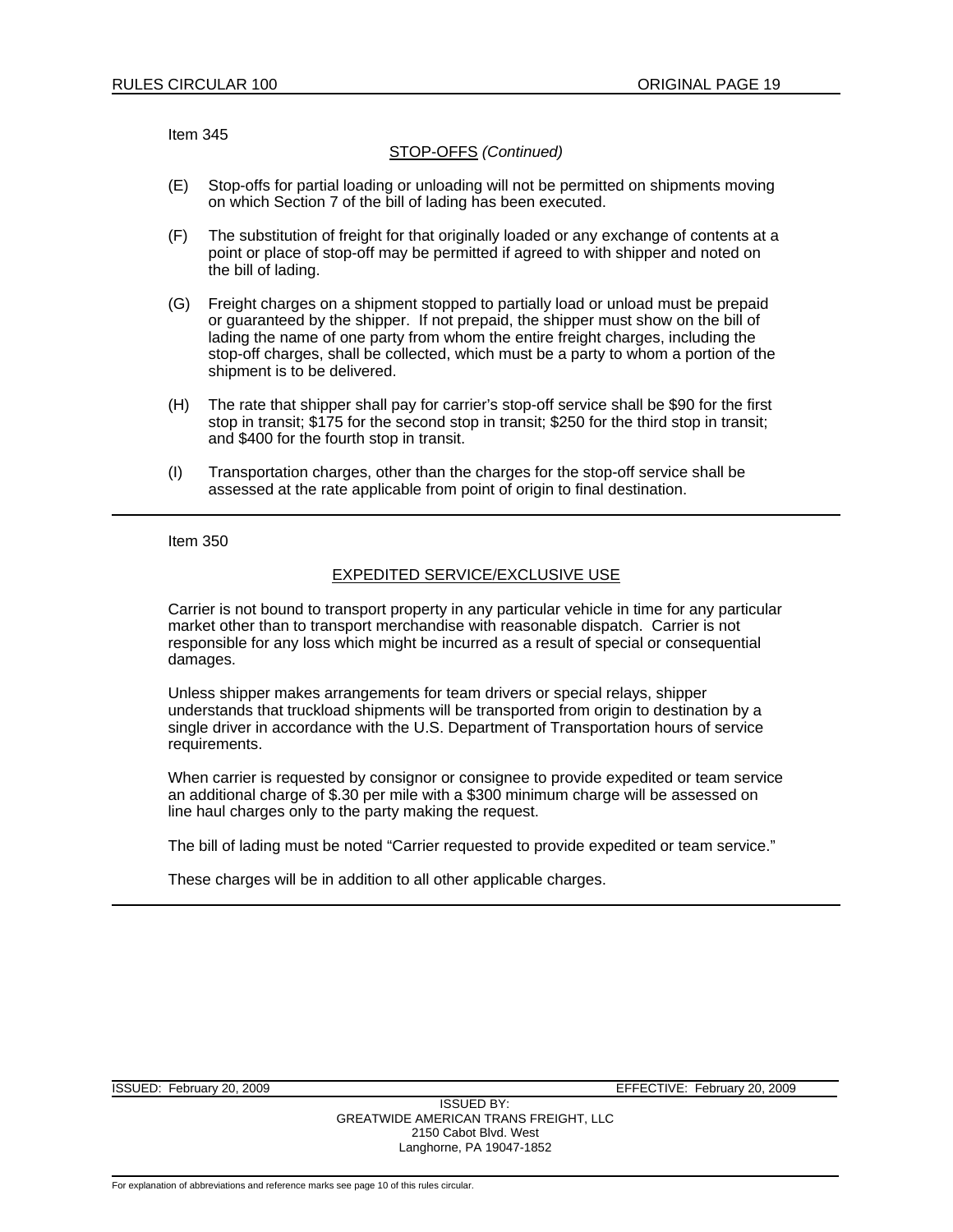# PROOF OF DELIVERY CHARGE

A charge of \$25 will apply for providing proof of delivery on shipments to which no exceptions were noted.

Item 360

# SPECIAL SERVICES - EMPTY MILES AT SHIPPER'S CONVENIENCE

When carrier agrees to relocate revenue equipment at the request of consignor or consignee for shipper's or consignee's convenience, a charge of \$1.35 per mile will be billable to the consignor or consignee making the request. Empty miles will be calculated from empty equipment origin to point of equipment utilization based upon the applicable mileage guide. Carrier will notify shipper of the location of subject equipment prior to movement.

Item 365

# MISCELLANEOUS ACCESSORIAL CHARGES

For shipments originating at or destined to New York City, NY or Long Island, NY having zip codes 100-119, a surcharge of \$150 shall apply. Overdimensional and overweight shipments which require permits will be subject to a surcharge at the rate of \$15.00 per permit.

Item 370

# FUEL SURCHARGE

In the Event the price for fuel based on the Department of Energy (DOE) national Average is greater or equal to \$1.095 per gallon (based on a base price of \$1.05 per gallon) all line haul rates for all shipments charged to Shipper shall increase according to the table shown below. If applicable, the surcharge will be effective for loads dispatched Monday through Sunday based upon the DOE national Average priced released on Monday of that week.

| <b>From</b>               | Τo      | Price per mile               |
|---------------------------|---------|------------------------------|
| \$1.095                   | \$1.139 | \$0.01                       |
| \$1.140                   | \$1.184 | \$0.02                       |
| \$1.185                   | \$1.229 | \$0.03                       |
| \$1.230                   | \$1.274 | \$0.04                       |
| \$1.275                   | \$1.319 | \$0.05                       |
| \$1.320                   | \$1.364 | \$0.06                       |
| \$1.365                   | \$1.409 | \$0.07                       |
| \$1.410                   | \$1.454 | \$0.08                       |
| \$1.455                   | \$1.499 | \$0.09                       |
| ISSUED: February 20, 2009 |         | EFFECTIVE: February 20, 2009 |

ISSUED BY:

GREATWIDE AMERICAN TRANS FREIGHT, LLC 2150 Cabot Blvd. West Langhorne, PA 19047-1852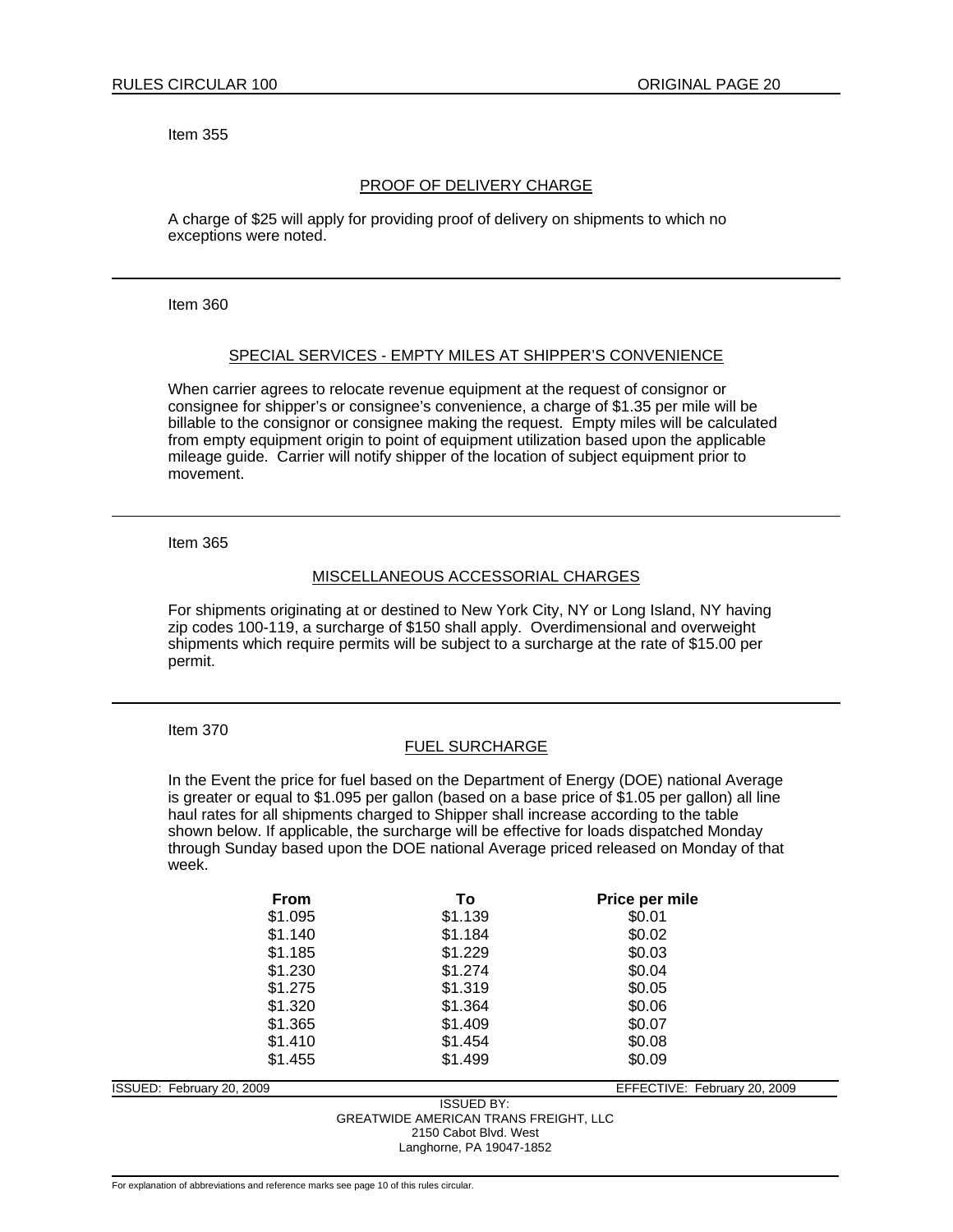| From               | To                 | Price per mile   |
|--------------------|--------------------|------------------|
| \$1.500            | \$1.544            | \$0.10           |
| \$1.545            | \$1.589            | \$0.11           |
| \$1.590            | \$1.634            | \$0.12           |
| \$1.635<br>\$1.680 | \$1.679<br>\$1.724 | \$0.13<br>\$0.14 |
| \$1.725            | \$1.769            | \$0.15           |
| \$1.770            | \$1.814            | \$0.16           |
| \$1.815            | \$1.859            | \$0.17           |
| \$1.860            | \$1.904            | \$0.18           |
| \$1.905<br>\$1.950 | \$1.949<br>\$1.994 | \$0.19<br>\$0.20 |
| \$1.995            | \$2.039            | \$0.21           |
| \$2.040            | \$2.084            | \$0.22           |
| \$2.085            | \$2.129            | \$0.23           |
| \$2.130            | \$2.174            | \$0.24           |
| \$2.175<br>\$2.220 | \$2.219<br>\$2.264 | \$0.25<br>\$0.26 |
| \$2.265            | \$2.309            | \$0.27           |
| \$2.310            | \$2.354            | \$0.28           |
| \$2.355            | \$2.399            | \$0.29           |
| \$2.400            | \$2.444            | \$0.30           |
| \$2.445            | \$2.489            | \$0.31           |
| \$2.490            | \$2.534            | \$0.32           |
| \$2.535            | \$2.579            | \$0.33           |
| \$2.580            | \$2.624            | \$0.34           |
| \$2.625            | \$2.669            | \$0.35           |
| \$2.670            | \$2.714            | \$0.36           |
| \$2.715            | \$2.759            | \$0.37           |
| \$2.760            | \$2.804            | \$0.38           |
| \$2.805            | \$2.849            | \$0.39           |
| \$2.850            | \$2.894            | \$0.40           |
| \$2.895            | \$2.939            | \$0.41           |
| \$2.940            | \$2.984            | \$0.42           |
| \$2.985            | \$3.029            | \$0.43           |
| \$3.030            | \$3.074            | \$0.44           |
| \$3.075            | \$3.119            | \$0.45           |
| \$3.120            | \$3.164            | \$0.46           |
| \$3.165            | \$3.209            | \$0.47           |
| \$3.210            | \$3.254            | \$0.48           |
| \$3.255            | \$3.299            | \$0.49           |
| \$3.300            | \$3.344            | \$0.50           |
| \$3.345            | \$3.389            | \$0.51           |
| \$3.390            | \$3.434            | \$0.52           |
| \$3.435            | \$3.479            | \$0.53           |
| \$3.480            | \$3.524            | \$0.54           |

ISSUED: February 20, 2009 EFFECTIVE: February 20, 2009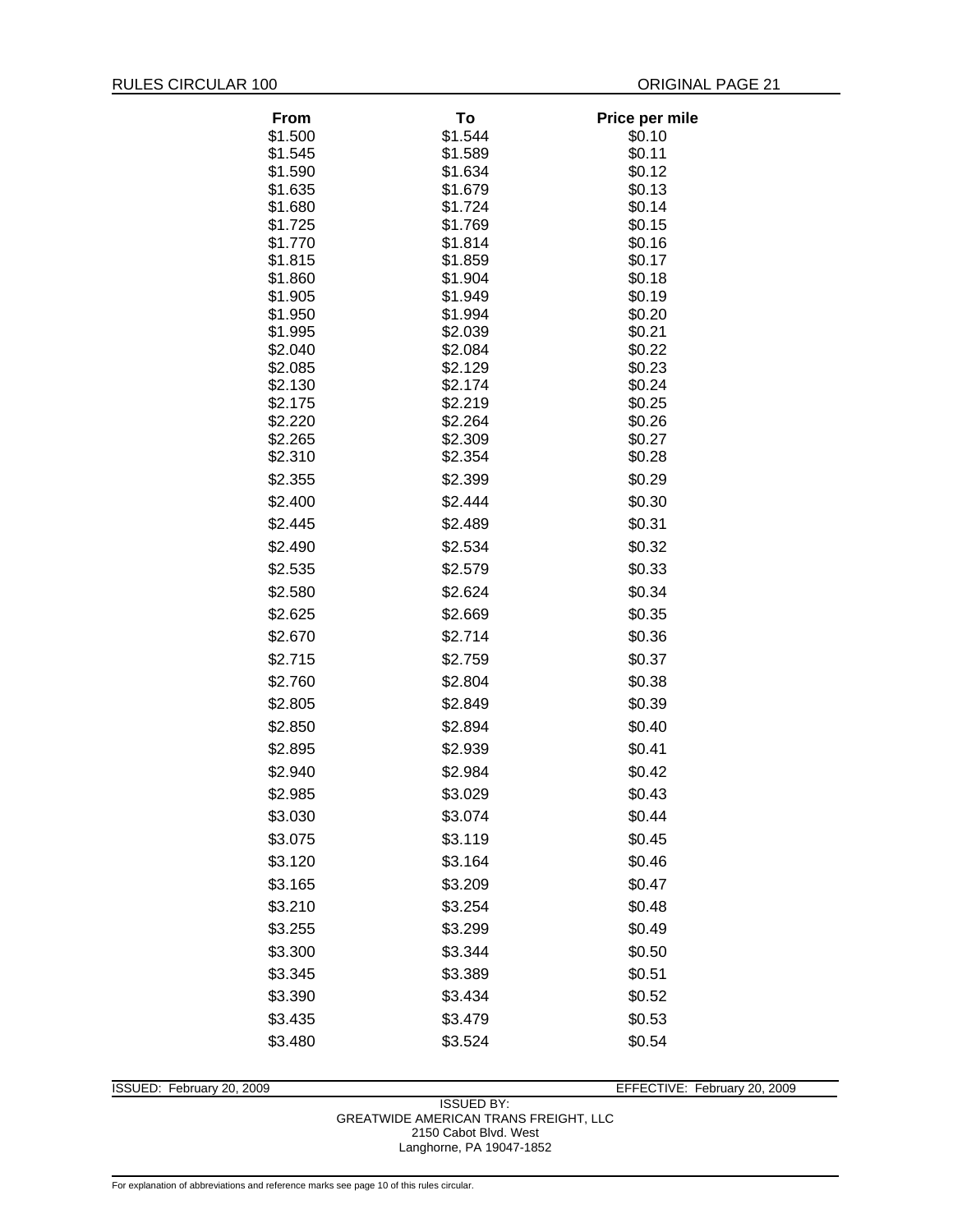| From<br>\$3.525           | To<br>\$3.569 | Price per mile<br>\$0.55     |
|---------------------------|---------------|------------------------------|
| \$3.570                   | \$3.614       | \$0.56                       |
| \$3.615                   | \$3.659       | \$0.57                       |
| \$3.660                   | \$3.704       | \$0.58                       |
| \$3.705                   | \$3.749       | \$0.59                       |
| \$3.750                   | \$3.794       | \$0.60                       |
| \$3.795                   | \$3.839       | \$0.61                       |
| \$3.840                   | \$3.884       | \$0.62                       |
| \$3.885                   | \$3.929       | \$0.63                       |
| \$3.930                   | \$3.974       | \$0.64                       |
| \$3.975                   | \$4.019       | \$0.65                       |
| \$4.020                   | \$4.064       | \$0.66                       |
| \$4.065                   | \$4.109       | \$0.67                       |
| \$4.110                   | \$4.154       | \$0.68                       |
| \$4.155                   | \$4.199       | \$0.69                       |
| \$4.200                   | \$4.244       | \$0.70                       |
| \$4.245                   | \$4.289       | \$0.71                       |
| \$4.290                   | \$4.334       | \$0.72                       |
| \$4.335                   | \$4.379       | \$0.73                       |
| \$4.380                   | \$4.424       | \$0.74                       |
| \$4.425                   | \$4.469       | \$0.75                       |
| \$4.470                   | \$4.514       | \$0.76                       |
| \$4.515                   | \$4.559       | \$0.77                       |
| \$4.560                   | \$4.604       | \$0.78                       |
| \$4.605                   | \$4.649       | \$0.79                       |
| \$4.650                   | \$4.694       | \$0.80                       |
| \$4.695                   | \$4.739       | \$0.81                       |
| \$4.740                   | \$4.784       | \$0.82                       |
| \$4.785                   | \$4.829       | \$0.83                       |
| \$4.830                   | \$4.874       | \$0.84                       |
| \$4.875                   | \$4.919       | \$0.85                       |
| \$4.920                   | \$4.964       | \$0.86                       |
| \$4.965                   | \$5.009       | \$0.87                       |
| \$5.010                   | \$5.054       | \$0.88                       |
| \$5.055                   | \$5.099       | \$0.89                       |
| \$5.100                   | \$5.144       | \$0.90                       |
| \$5.145                   | \$5.189       | \$0.91                       |
| \$5.190                   | \$5.234       | \$0.92                       |
| \$5.235                   | \$5.279       | \$0.93                       |
| \$5.280                   | \$5.324       | \$0.94                       |
| \$5.325                   | \$5.369       | \$0.95                       |
| \$5.370                   | \$5.414       | \$0.96                       |
| ISSUED: February 20, 2009 |               | EFFECTIVE: February 20, 2009 |

ISSUED BY:

GREATWIDE AMERICAN TRANS FREIGHT, LLC 2150 Cabot Blvd. West

Langhorne, PA 19047-1852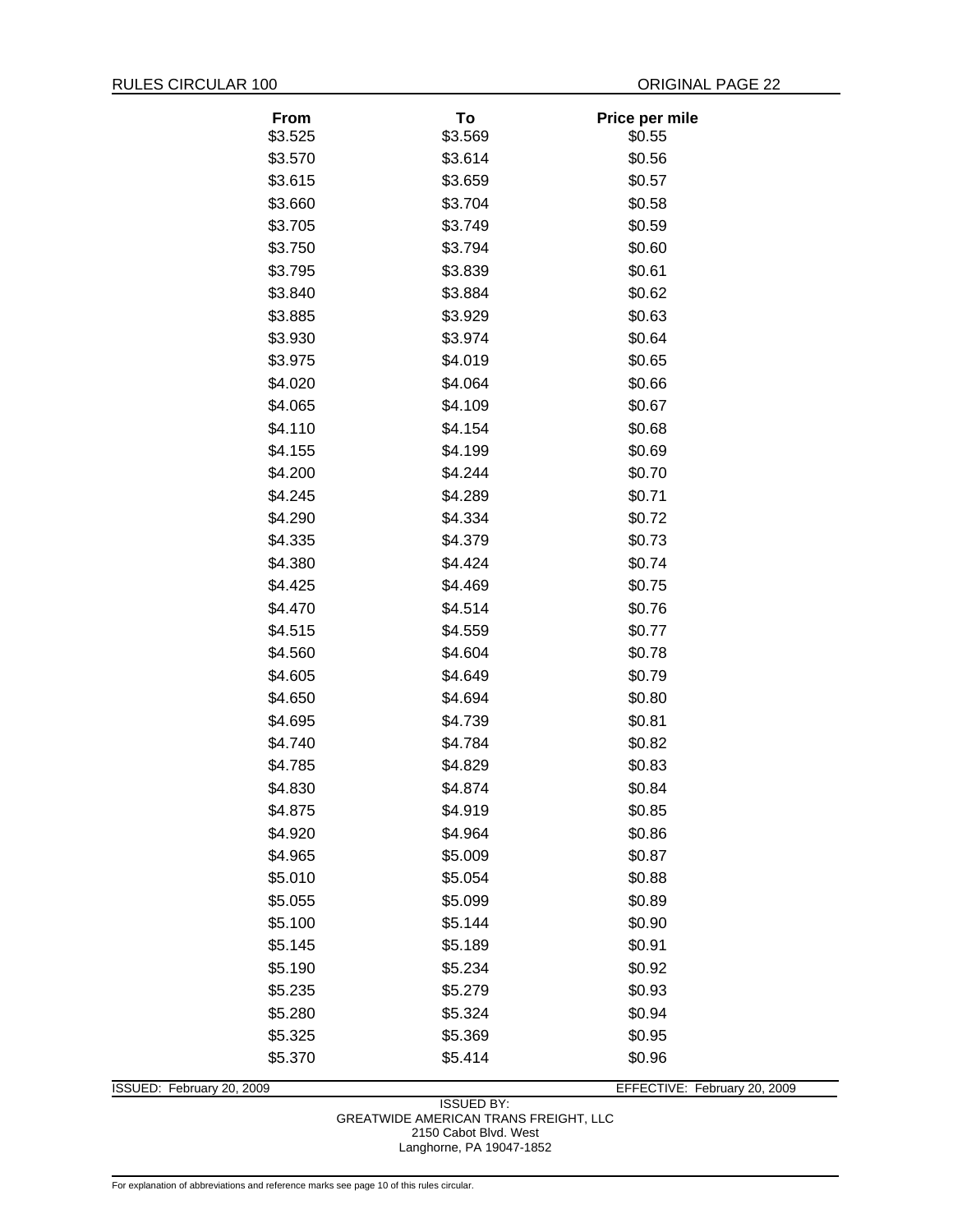| From<br>\$5.415 | To<br>\$5.459 | Price per mile<br>\$0.97 |
|-----------------|---------------|--------------------------|
| \$5.460         | \$5.504       | \$0.98                   |
| \$5.505         | \$5.549       | \$0.99                   |
| \$5.550         | \$5.594       | \$1.00                   |
| \$5.595         | \$5.639       | \$1.01                   |
| \$5.640         | \$5.684       | \$1.02                   |
| \$5.685         | \$5.729       | \$1.03                   |
| \$5.730         | \$5.774       | \$1.04                   |
| \$5.775         | \$5.819       | \$1.05                   |
| \$5.820         | \$5.864       | \$1.06                   |
| \$5.865         | \$5.909       | \$1.07                   |
| \$5.910         | \$5.954       | \$1.08                   |
| \$5.955         | \$5.999       | \$1.09                   |
| \$6.000         | \$6.044       | \$1.10                   |
| \$6.045         | \$6.089       | \$1.11                   |
| \$6.090         | \$6.134       | \$1.12                   |
| \$6.135         | \$6.179       | \$1.13                   |
| \$6.180         | \$6.224       | \$1.14                   |
| \$6.225         | \$6.269       | \$1.15                   |
| \$6.270         | \$6.314       | \$1.16                   |
| \$6.315         | \$6.359       | \$1.17                   |
| \$6.360         | \$6.404       | \$1.18                   |

### EQUIPMENT DAMAGE CHARGES

Where a carrier's trailer equipment is spotted for the consignor's convenience at point of origin or for the consignee's convenience at point of destination, the consignor and consignee shall be responsible for the care and custody of said equipment while in their respective possession and shall return same, ordinary wear and tear excepted. Failure of the consignor, consignee, or their respective agents and spotting service to note trailer damage at time of tender shall be prima facie evidence that same was spotted in good condition. Consignor and/or consignee shall be liable for the repair cost to any trailer damaged while spotted at their facility. Such damage shall be noted by carrier personnel at time of pickup and invoices for repairs shall be accompanied by supporting documents.

| ISSUED: February 20, 2009 | EFFECTIVE: February 20, 2009          |
|---------------------------|---------------------------------------|
|                           | <b>ISSUED BY:</b>                     |
|                           | GREATWIDE AMERICAN TRANS FREIGHT, LLC |
|                           | 2150 Cabot Blvd. West                 |
|                           | Langhorne, PA 19047-1852              |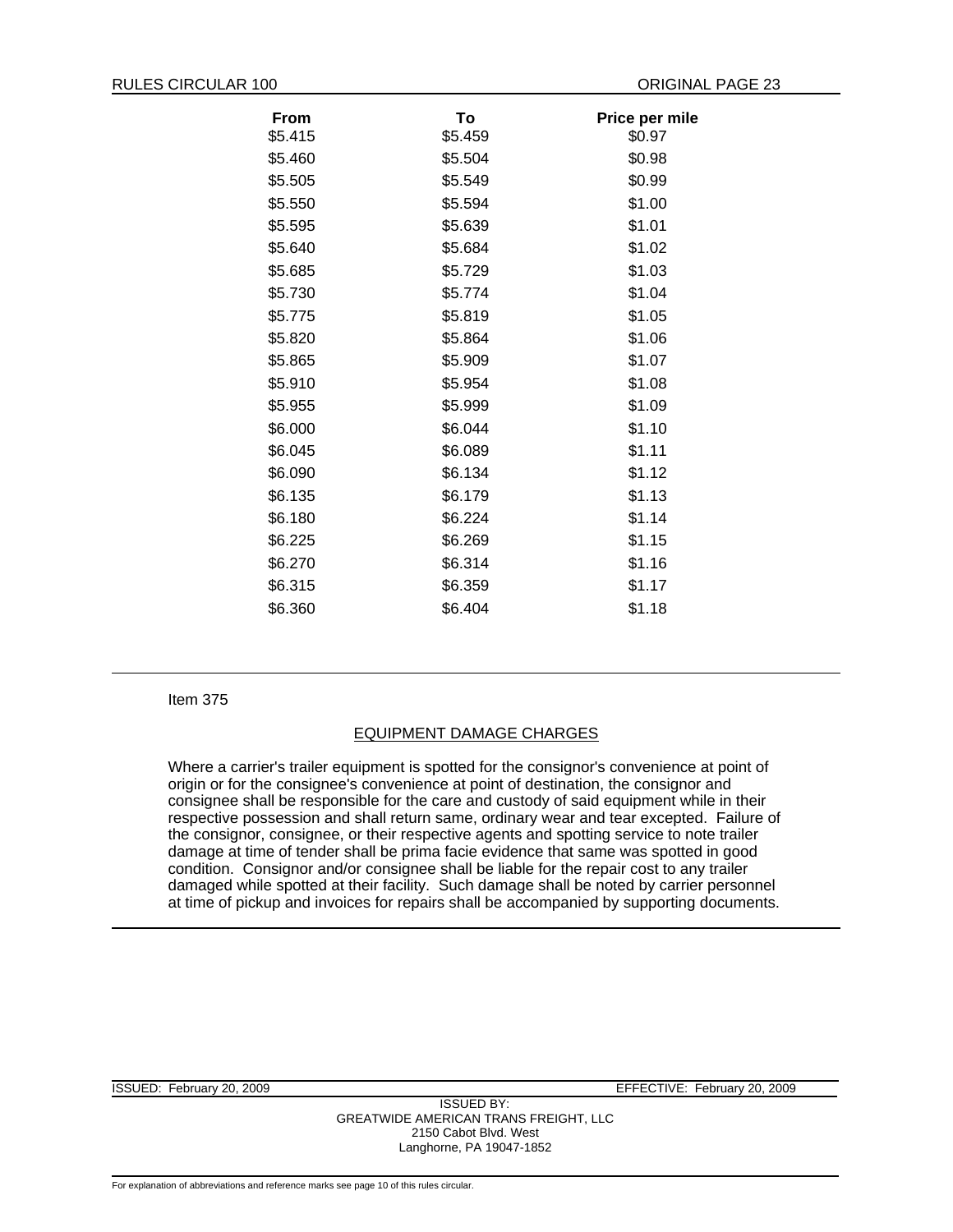#### AFTER HOURS PICKUPS AND DELIVERIES BY SPECIAL REQUEST

Carrier will make pickups and deliveries on weekends, holidays, and after hours by special request for a charge of \$300. In addition, detention as otherwise provided herein shall apply between the time of arrival and loading or unloading and/or the time of subsequent dispatch.

Item 385

#### VEHICLE FURNISHED BUT NOT USED

When the carrier, upon receipt of a request to pick up a shipment or to furnish a vehicle for the exclusive use of a consignor, has dispatched a vehicle for such purpose and due to no disability or negligence on the part of the carrier, vehicle is not used, a charge of \$200 plus \$1.35 per mile will be assessed against the Shipper/Consignee making such request. This charge will apply from the original point of dispatch to the canceled pickup point and on to a new loading point of the home terminal of the Carrier, whichever is closer.

Item 386

# LIABILITY FOR ACCESSORIAL CHARGES

Carrier reserves the right to bill and collect accessorial charges from the consignor or consignee which incurred those charges.

Item 387

# LOADING AND UNLOADING UPON ARRIVAL

In the absence of an agreement with respect to an appointed time of pickup or delivery, consignor shall load and consignee shall unload carrier's equipment within the allotted free time provided herein upon arrival if, during ordinary business days, as set forth herein. If carrier arrives before or after business hours as defined herein, free time begins at the commencement of the next business day.

ISSUED: February 20, 2009 EFFECTIVE: February 20, 2009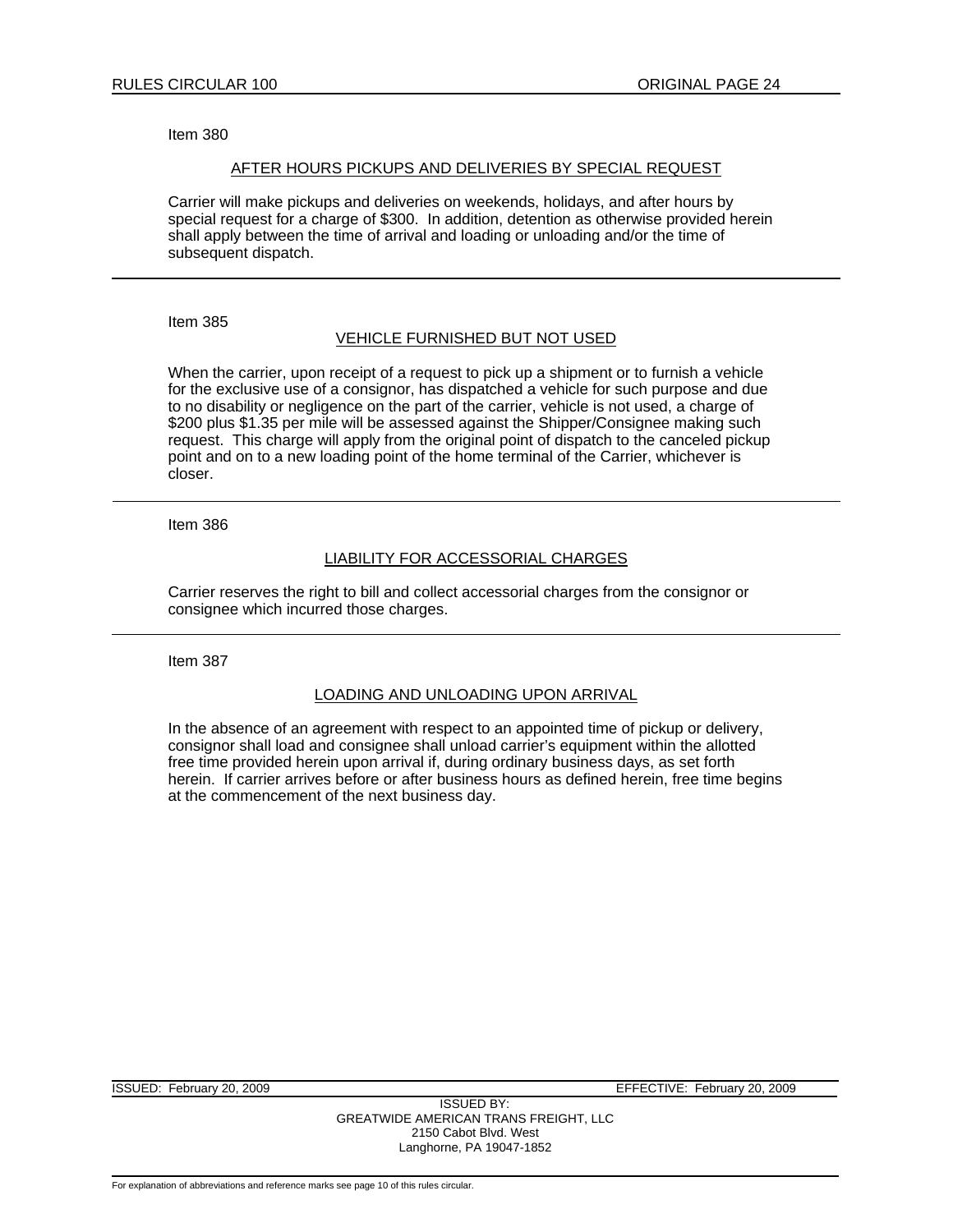#### SECTION 4- CLAIMS LIABILITY AND LIMITATIONS

Item 400

# LIMITATION OF CARRIER LIABILITY

Carrier will not be liable to the owner of property for loss or delay caused by (1) an act of default of the shipper, owner or consignee; (2) an Act of God, the public enemy, authority of law, quarantine, embargo, riot, strike, perils of navigation, or hazard and danger incident to a state of war; and (3) freezing or spoiling of any perishable goods or property or for natural shrinkage. Carrier shall not be liable for any special, incidental, indirect or consequential damages (including without limitation lost profits or business opportunity) or punitive or exemplary damages incurred or suffered by the shipper as a result of overage, shortage or damage to shipments transported.

Item 405

#### PACKING OR PACKAGING – SHORTAGE

Carrier will not be responsible for shortage on shipments which are banded, strapped, netted, shrink-wrapped or otherwise secured to bins, pallets, platforms or skids when such securing material is found to be intact at the time of unloading by consignee. Carrier will only be responsible for the number of bins, pallets, platforms or skids on such shipments.

Item 410

# SPECIAL AND CONSEQUENTIAL DAMAGES

Carrier shall not be liable for special, incidental, indirect or consequential damages (including without limitation, lost profits or business opportunity, or punitive and exemplary damages incurred or suffered by the Shipper as a result of shortage, damage or delay.

Item 415

#### RELEASED EVALUATION/SIMPLIFIED PRICING

Unless otherwise agreed in writing, all common carrier shipments are rated as Freight All Kinds for named customers and are subject to a maximum cargo liability of \$2.50 per pound per article or \$100,000 per truckload shipment, whichever is less.

Item 417

#### FIXED ALTERNATIVE PRICING

Shipper may elect to increase the maximum cargo limit set forth in Item 415 above by \$1.00 per pound per article. The freight surcharge for such increased liability shall be 10% of the line haul charges. In order to elect this alternative rate, Shipper shall place "Item 417 shall apply" in the release rate block on the bill of lading at time of pickup.

ISSUED: February 20, 2009 EFFECTIVE: February 20, 2009

ISSUED BY: GREATWIDE AMERICAN TRANS FREIGHT, LLC 2150 Cabot Blvd. West Langhorne, PA 19047-1852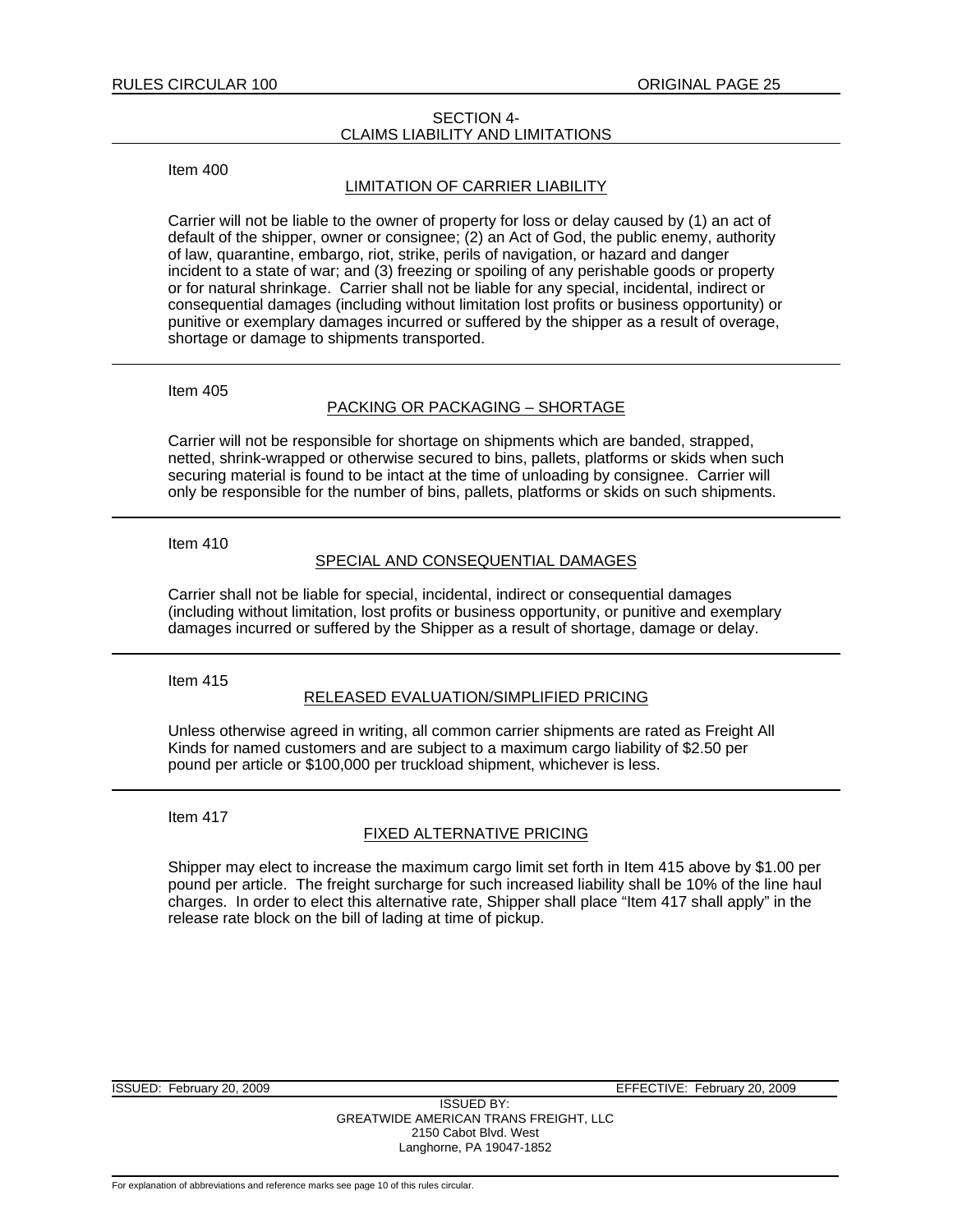# ALTERNATIVE RATES AVAILABLE

Shippers may obtain rates for shipments with higher release values than those indicated above from carrier's Director of Pricing by calling 800-283-9700 (ext. 4815, 4888 or 4857). Any such alternative rate shall be reflected by the insertion of the higher release value and specially assigned identification number on the bill of lading at the time of pick-up.

Item 425

# INADVERTENCE CLAUSE

If a shipper declares a value exceeding \$2.50 per pound per article or \$100,000 per truckload without insertion of the corresponding specially assigned identification number, the shipment will not be accepted, but if the shipment is inadvertently accepted, it will be considered as being released to a value of \$2.50 per pound per article or \$100,000 per truckload, whichever is less, and the shipment will move subject to such limitation of liability.

Item 430

# SPOTTED EQUIPMENT

Carrier responsibility for cargo begins when Carrier picks up a shipment from the Shipper's dock, or in the case of spotted equipment when Carrier takes physical possession of the loaded trailer. Carrier's responsibility ends when the shipment is delivered or in the case of spotted equipment, when the loaded trailer is placed in the consignee's premises for its unloading convenience.

Item 435

# ADDITIONAL LIABILITY LIMITS

In no event shall carrier's liability for cargo loss or damage exceed the maximum set forth in any through bill of lading or otherwise agreed to between the shipper (or beneficial owner) and the party which retains carrier's services.

Item 440

# RELEASED EVALUATION/USED MACHINERY

Unless otherwise agreed in writing, all used machinery is released to a maximum evaluation of \$.10 per pound per article.

ISSUED: February 20, 2009 EFFECTIVE: February 20, 2009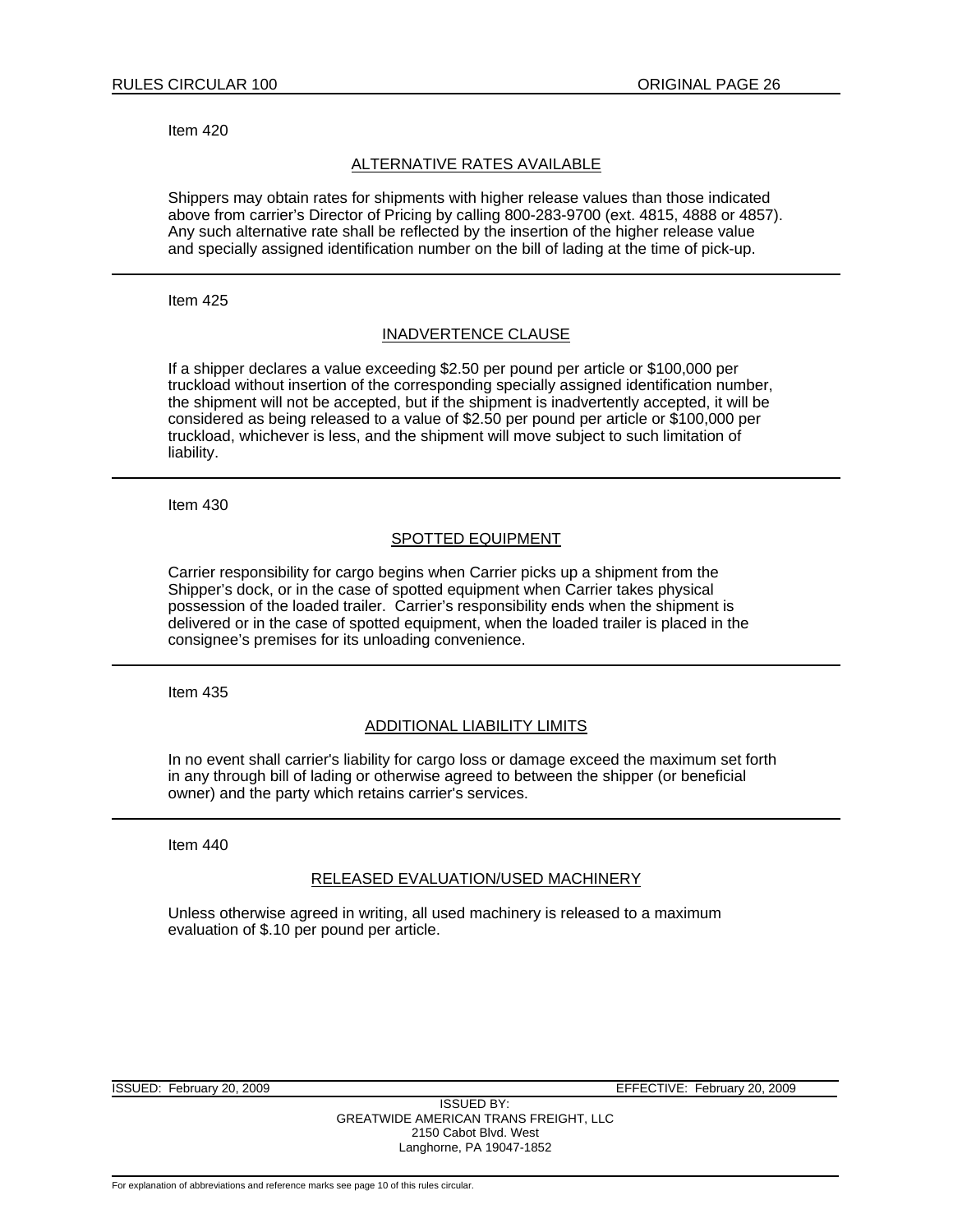#### ASSUMPTION OF JOINT AND SEVERAL LIABILITY BY SHIPPER AND CONSIGNEE

- (1) In consideration for transportation services performed by Carrier for the mutual benefit of the shipper and consignee under the terms of this tariff, both shipper and consignee shall assume joint and several liability for all freight charges accrued with regard to such transportation. In the event that freight bills are not paid by either the shipper or the consignee, payment for such charges may be sought from either party or both parties. Shipper and consignee shall have express notice of the existence of such joint and several liability through the service of a copy of this tariff upon duly authorized representatives of the shipper and consignee.
- (2) Any shipment in which Section 7, conditions of the Bill of Lading, has been signed will not be accepted. If the carrier or any agent for the carrier inadvertently accepts a shipment with the Bill of Lading, signed Section 7, the carrier denies the Section 7, and will refer to Paragraph 1 herein and will exercise all recourse of the assumption of joint and several liability by shipper and consignee. Likewise, if Carrier or any agent of Carrier inadvertently accepts a shipment where the Bill of Lading is marked as a third-party billing shipment, the Carrier rejects the notation, and will refer to Paragraph 1 herein and exercise all recourse of the assumption of joint and several liability by shipper and consignee.

ISSUED: February 20, 2009 EFFECTIVE: February 20, 2009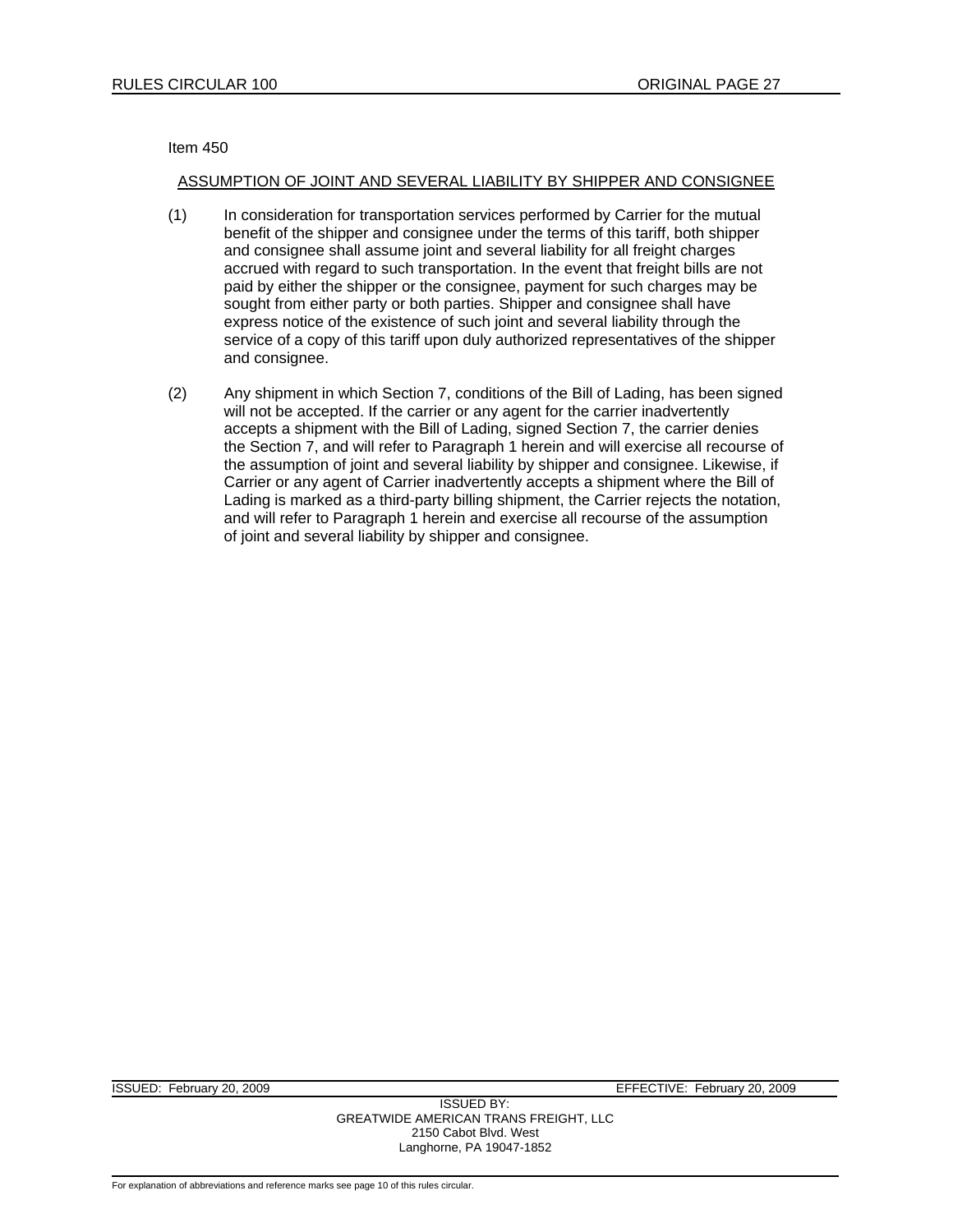#### SECTION 5- CLAIMS PROCESSING AND SALVAGE

Item 500

# CARGO CLAIMS APPLICATION

The provisions of this Circular are filed in compliance with Federal Claim, Loss and Damage Regulations (49 C.F.R. 370 and the STBOL) which shall govern the investigation and disposition of claims for loss, damage, or delay to property transported or accepted for transportation in interstate or foreign commerce.

#### Item 510

# FILING OF CLAIMS

(A) Claims in writing are required within nine (9) months from the date of delivery or a reasonable time during which delivery should have been accomplished. A claim for loss, damage, injury or delay to cargo shall not be voluntarily paid by carrier unless filed in writing, as provided in subparagraph (b) of this Item with carrier within the specified time limits applicable thereto and as otherwise may be required by law, the terms of the bills of lading or other contract of carriage, and all rules circular provisions applicable thereto. Claims for concealed damages will be submitted to carrier within forty-eight (48) hours of delivery. Any suit to recover loss of damage or delay to cargo must be instituted no later than two years and one day after the claim is denied.

(B) Minimum filing requirements. A communication in writing from a claimant, filed with carrier within the time limits specified in the bill of lading or contract of carriage or applicable contract between carrier and shipper and (1) containing facts sufficient to identify the shipment (or shipments) of property involved; (2) asserting liability for alleged loss, damage, injury or delay; and (3) making claims for the payment of a specified or determinable amount of money, shall be considered as sufficient compliance with the provisions for filing claims embraced in the bill of lading or contract of carriage or applicable contract between carrier and shipper.

(C) Documents not constituting claims such as bad order reports, appraisal reports of damage, notations of shortages or damage, or both, on freight bills, delivery receipts, or other documents, or inspection reports issued by shipper or its inspection agency, whether the extent of loss or damage is indicated in dollars and cents or otherwise shall, standing alone, not be considered by carrier as sufficient to comply with the minimum claim filing requirements specified in subparagraph (b) above.

(D) Claims filed for uncertain amounts. Whenever a claim is presented against carrier for an uncertain amount such as "\$100 more or less," carrier shall determine the condition of the baggage or shipment involved at the time of delivery by it, if it was delivered, and shall ascertain as nearly as possible the extent, if any, of the loss or damage for which it may be responsible. It shall not, however, voluntarily pay a claim under such circumstances unless and until a formal claim in writing for a specified or determinable amount of money shall have been filed in accordance with the provisions of subparagraph (b) above.

ISSUED: February 20, 2009 EFFECTIVE: February 20, 2009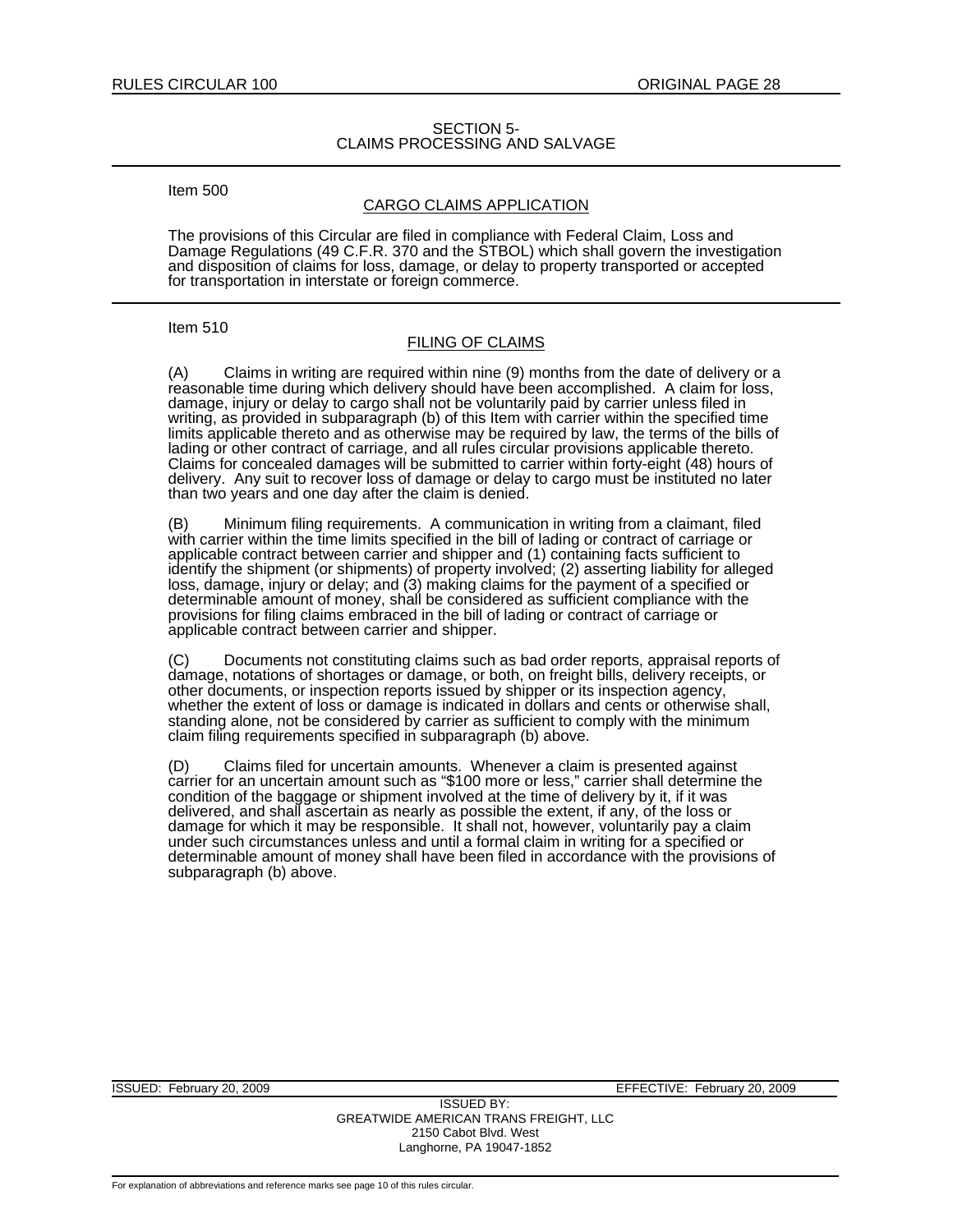### ACKNOWLEDGMENT OF CLAIMS

(A) Carrier shall, upon receipt in writing of a proper claim in the manner and form described in these regulations, acknowledge the receipt of such claim in writing to the claimant within thirty (30) days after the date of its receipt by carrier unless carrier shall have paid or declined such a claim in writing within thirty (30) days of the receipt thereof. Carrier shall indicate in its acknowledgment to the claimant what, if any, additional documentary evidence or other pertinent information may be required by it to further process the claim as its preliminary examination of the claim, as filed, may have revealed.

(B) Carrier shall, at the time each claim is received, create a separate file and assign thereto a specific unique claim file number and note that number on all documents filed in support of the claim and all records and correspondence with respect to the claim, including the written acknowledgment of receipt and, if in its possession, the shipping order and delivery receipt, if any, covering the shipment involved At the time such claim is received, carrier shall cause the date of receipt to be recorded on the face of the claim document, and the date of receipt shall also appear in carrier's written acknowledgment of receipt to the claimant.

Item 530

# INVESTIGATION OF CLAIMS

(A) Prompt investigation is required. Each claim filed against carrier in the manner prescribed herein shall be promptly and thoroughly investigated if investigation has not already been made prior to receipt of the claim. Unless perishable commodities are involved, the shipper or consignee in possession shall afford carrier five (5) days to inspect any damaged shipment prior to dispensation.

(B) Supporting documents. When a necessary part of any investigation, each claim shall be supported by the original bill of lading, evidence of the freight charges, if any, and either the original invoice containing invoice value, a photographic copy of the claim to be true and correct with respect to the property and value invoiced in the claim; or certification of prices or values, with trade or other discounts, allowances or deductions of any nature whatsoever and the terms thereof, or depreciation reflected thereon; provided, however, that where the property shows on the bill of lading or where the invoice does not show price or value, or where the property involved has not been sold, or where the property has been transferred at bookkeeping values only, carrier shall, before voluntarily paying a claim thereon, require the claimant to establish the destination value in the quantity shipped, transported, or involved and certify the correctness thereof in writing or show an alternative applicable value arising by reason of alternatively applicable contract terms.

(C) Verification of loss. A prerequisite to the voluntary payment by carrier of a claim for loss of an entire package or an entire shipment shall be the securing by it of a certified statement in writing from the consignee of the shipment involved that the property for which the claim is filed has not been received from any other source.

ISSUED: February 20, 2009 EFFECTIVE: February 20, 2009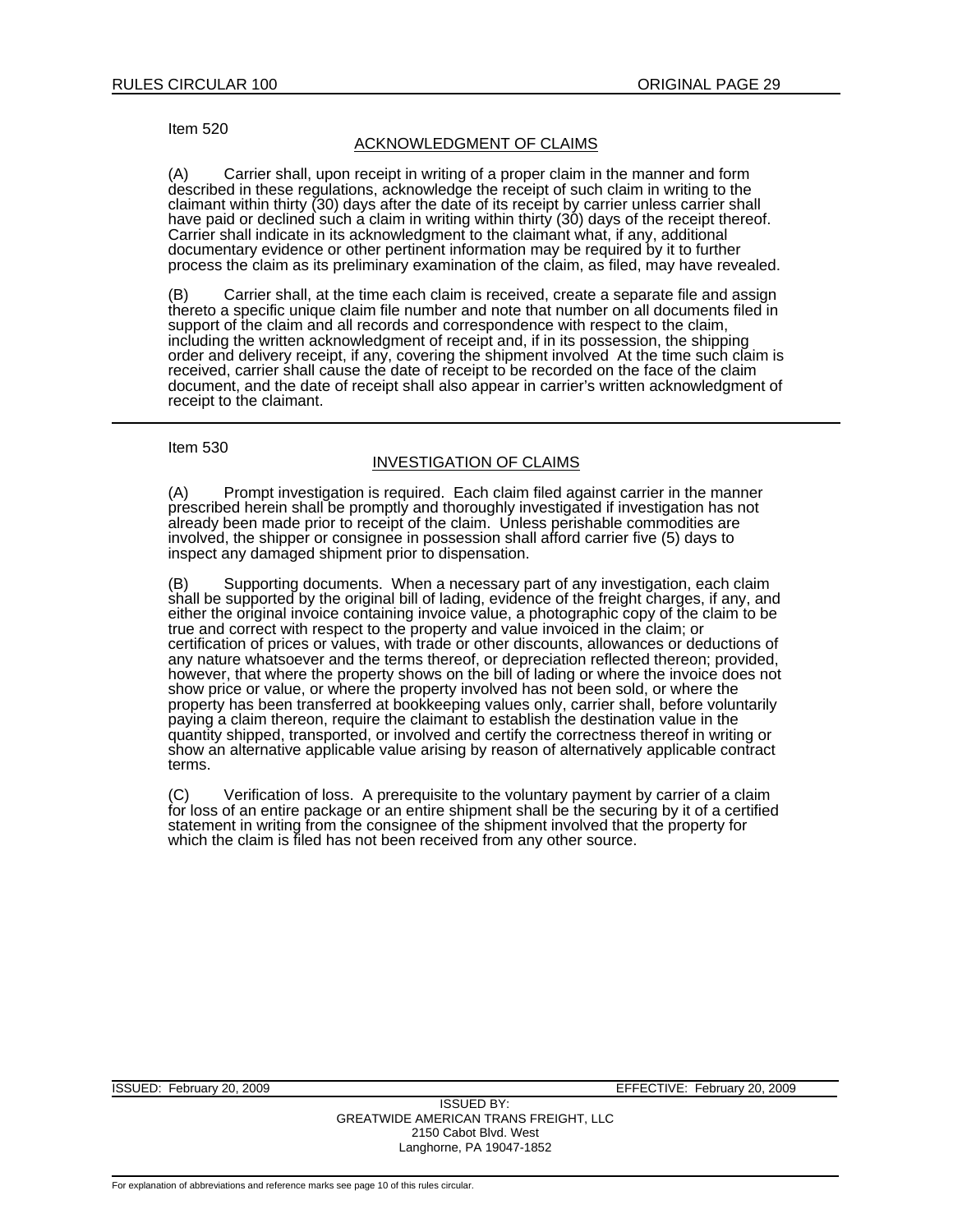#### DISPOSITION OF CARGO CLAIMS

Carrier shall pay, decline, or make a firm compromise settlement offer in writing to the claimant within one hundred twenty (120) days after receipt of the claim by carrier; provided, however, that if the claim cannot be processed and disposed of within 120 days, after expiration of each succeeding sixty (60) day period while the claim remains pending, carrier shall advise the claimant in writing of the status of the claim and the reason for delay in making final disposition thereof and it shall retain a copy of each such advice to the claimant in its claim file thereon.

#### Item 550

# CLAIMS LOSS AND DAMAGE – SALVAGE

(A) Whenever property transported by carrier is damaged or alleged to be damaged and is, as a consequence thereof, not delivered or is rejected or refused upon tender thereof to the owner, consignee, or person entitled to receive such property, carrier, after giving due notice, wherever practicable to do so, to the owner and other parties that may have an interest therein, and unless advised to the contrary after giving such notice, shall undertake to sell or dispose of such property directly or by the employment of a competent salvage agent. Carrier shall only dispose of the property in a manner that will fairly and equally protect the best interests of all persons having an interest thereon. Carrier shall make an itemized record sufficient to identify the property involved so as to be able to correlate it to the shipment or transportation involved, and claim, if any, filed thereon. Carrier shall also assign to each lot of such property a successive lot number and note that lot number on its record of shipment and claim, if any claim is filed thereon.

(B) Whenever disposition of salvage material of goods shall be made directly to an agent or employee of carrier or through a salvage agent or company in which carrier or one or more of its directors, officers, or managers has any interest, financial or otherwise, carrier's salvage records shall fully reflect the particulars of each such transaction or relationship, or both, as the case may be.

(C) Upon receipt of a shipment on which salvage has been processed in the manner herein before prescribed, carrier shall record on its claim file thereon the lot number assigned, the amount of money recovered, if any, from the disposition of such property, and the date of transmittal of such money to the person or persons lawfully entitled to receive the same.

ISSUED: February 20, 2009 EFFECTIVE: February 20, 2009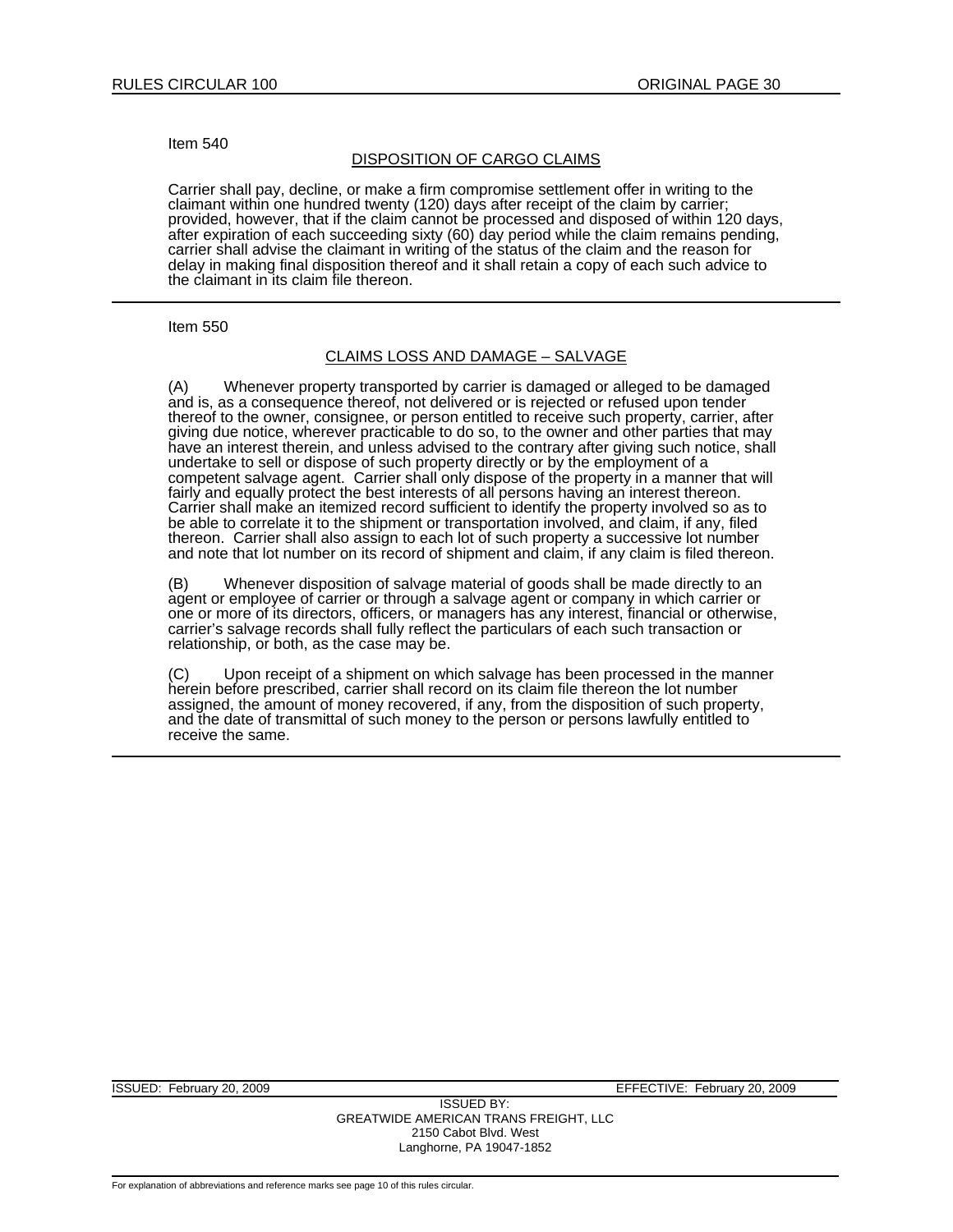# DISPOSITION OF OVERAGE

Consignee shall accept overages in fulfillment of its duty to mitigate damages. Overages will be returned to the consignee or shipper by carrier upon request in return for payment of carrier's applicable freight charges.

In the event consignor and consignee decline to accept overages and mitigate damages, carrier shall treat any overage as salvage and after notice shall sell same in accordance with the bill of lading contract and the terms of this circular. The proceeds of any such sale less carrier's freight and storage charges shall be remitted to the person or persons lawfully entitled to receive same.

Carrier shall not be liable for any difference between the sales price of overage and the destination market value where the shipper and consignee decline to mitigate damages.

Item 570

# DISPOSITION OF CONTESTED CARGO CLAIMS

Unless the parties agree to voluntary alternative dispute resolution, disputed claims will be subject to 49 U.S.C. §14706 (the Carmack Amendment) subject to any applicable released evaluation. Claimant waives any right to setoff or offset of contested and unliquidated cargo claims against freight charges otherwise due to carrier as a precondition of service. Claimants agree to forfeiture of any contested claim asserted by it as a setoff after notice and demand for freight charges.

ISSUED: February 20, 2009 EFFECTIVE: February 20, 2009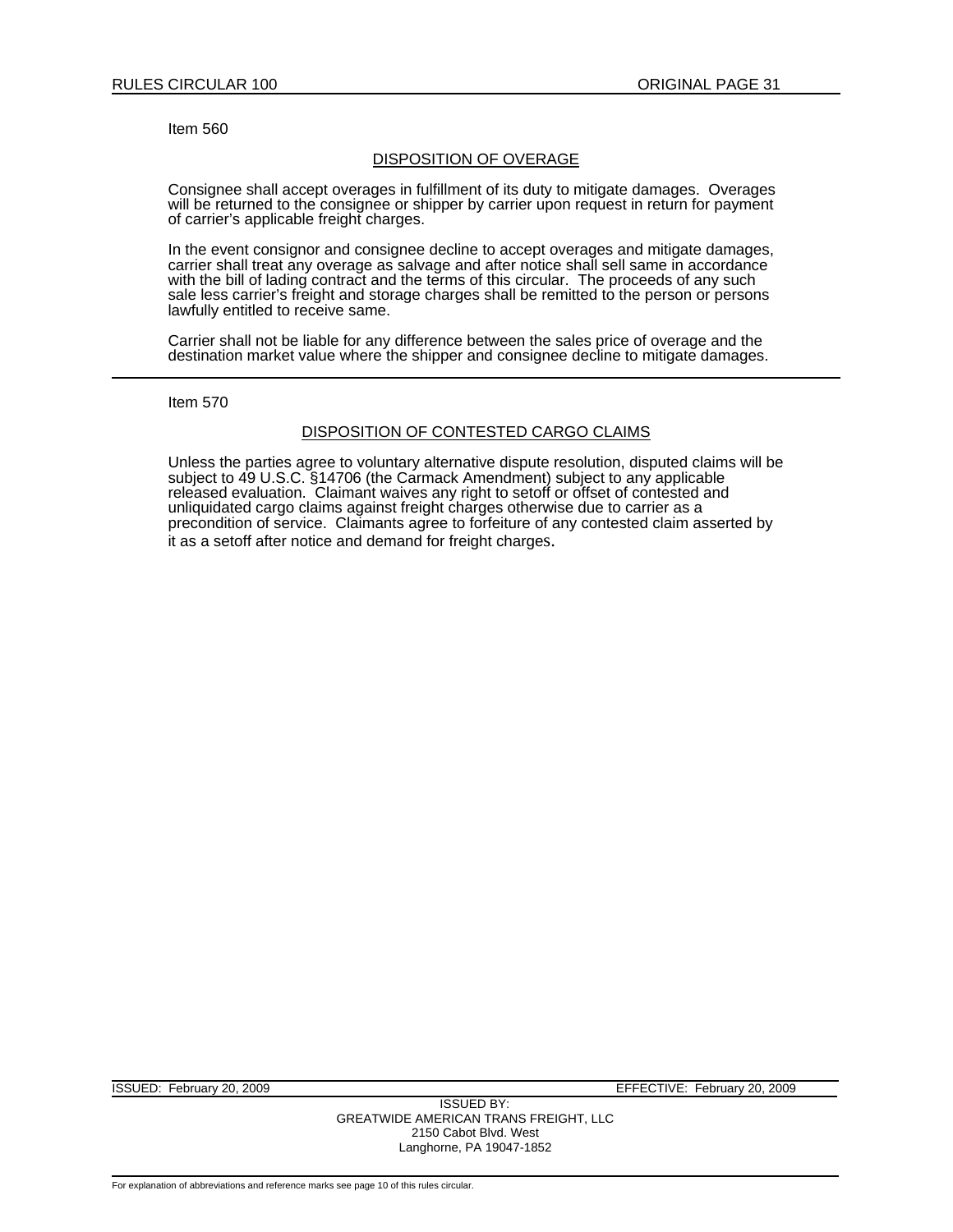#### SECTION 6- COLLECTION AND PAYMENT OF FREIGHT CHARGES

Item 610

#### **INVOICES**

Carrier shall submit an invoice to the specified party in accordance with the requirements of Federal regulations governing regulated transportation. Carrier will retain delivery receipts and proofs of delivery which will be provided upon specific request in accordance with the provisions of this circular.

#### Item 620

#### COLLECTION AND PAYMENT OF CHARGES

Except as otherwise provided in this rule, transportation charges will be collected by carrier at the time shipments are delivered.

Upon taking precautions deemed by carrier to be sufficient to assure payment of charges within the credit period herein specified, carrier shall make delivery of freight in advance of the payment of charges thereon and will extend credit in the amount of such charges to those who undertake to pay them for a period of thirty (30) days, or as otherwise agreed to with shipper in writing, excluding Sundays and legal holidays, from the presentation of the freight bill.

#### Item 630

#### PAYMENT WITHOUT OFFSET

Consignor and/or Consignee shall pay all freight charges when due without offset for any cause, including but not limited to, cargo claims. All claims for loss or damage shall be governed by this Circular and following and neither consignor nor consignee shall deprive carrier of proper cargo insurance adjustment by unilateral deduction of claims from payment of freight charges due.

#### Item 640

#### INTEREST AND FEES ON PAST DUE ACCOUNTS

Carrier will assess one and one-half percent (1½%) per month on past due indebtedness for collection, handling, late fees and interest. In the event carrier deems it necessary to retain the services of legal counsel to collect any outstanding indebtedness, shipper shall pay attorneys' fees in the amount of \$300.00 or twenty-five percent (25%), whichever is greater.

ISSUED: February 20, 2009 EFFECTIVE: February 20, 2009